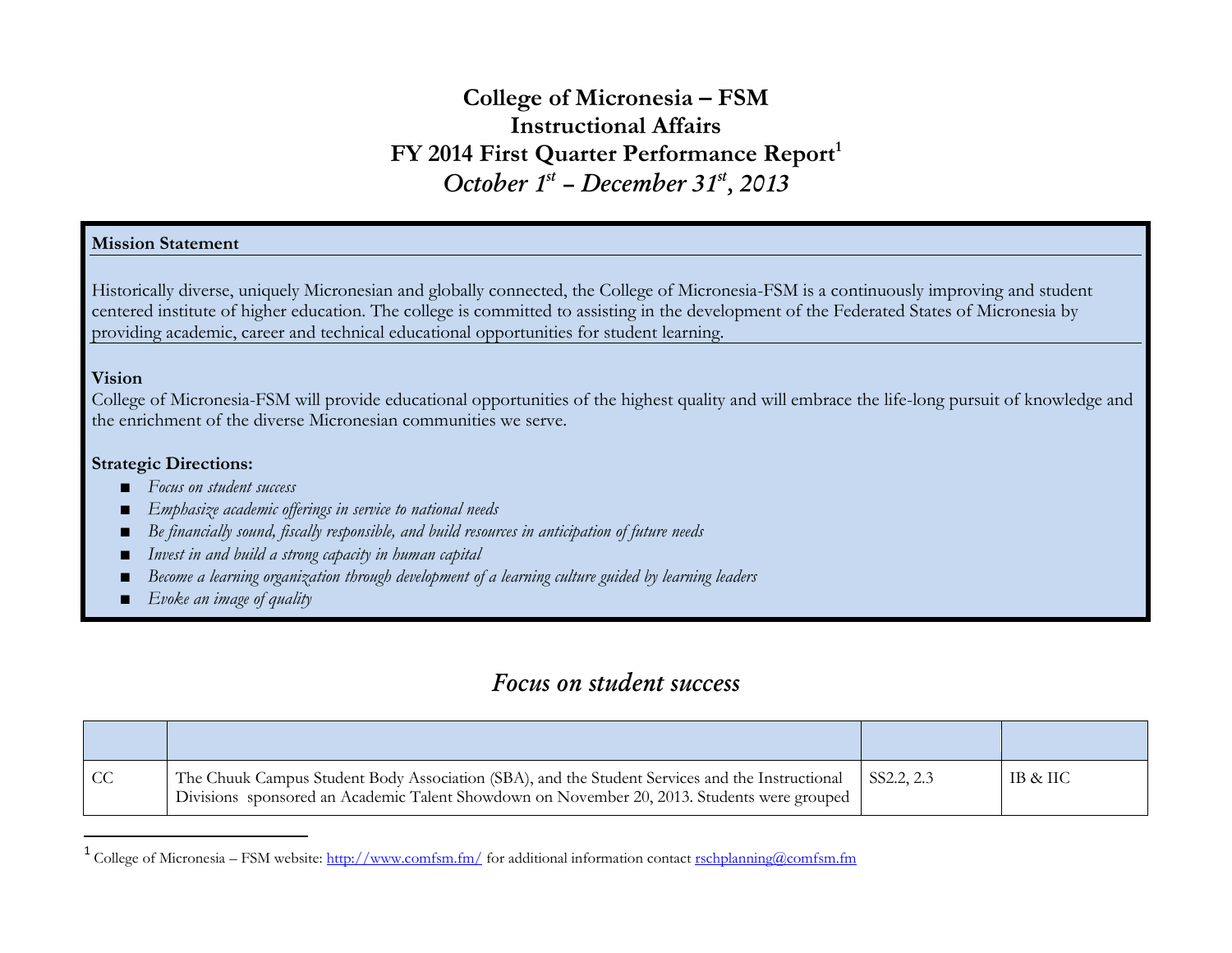|    | down according to the five congressional regions of Chuuk. They were asked questions and the group<br>with the right answers got points. The questions were written by the instructors, based on the SLOs<br>for the courses they were teaching. Similar questions were used on the final exams in the respective<br>courses. Team Mortlocks won.        |                 |                 |
|----|----------------------------------------------------------------------------------------------------------------------------------------------------------------------------------------------------------------------------------------------------------------------------------------------------------------------------------------------------------|-----------------|-----------------|
| CC | Three committees have been established to address the needs of students based on President Daisy's<br>Steps-to-be-Successful. The three committees are: Study, Work Hard, and Prepare. Instructional<br>Division established these committees for members to find ways to encourage students to do the<br>three steps to be successful in their studies. | SS2.2, 2.3      | IB & IIC        |
| CC | Nineteen students graduated after Fall 2013. Sisteen received their AA in Teacher Preparation, and<br>three received their Certificate of completion in Bookkeeping                                                                                                                                                                                      | SS2.4           | <b>TIB</b>      |
| CC | 75% of the students enrolled during Fall 13 were awarded Pell grant                                                                                                                                                                                                                                                                                      | SS2.4           | IIB             |
| PC | Instructor Emmanuela Garcia developed a website for uploading and downloading science lab reports.                                                                                                                                                                                                                                                       | AP1             | Standard II     |
| PC | With supervision of instructor Permitez, VEE230 students and Techno club members successfully relocated the<br>FM antenna and transmitter for better and greater coverage area                                                                                                                                                                           | AP1             | Standard II     |
| PC | The following HTM students participating in the educational trip to Kosrae : Mackleen Henry, Marmoleen<br>Kerman, Shallane Mauricio, Cheyenne Rose Augustine, Brandy Yinug, Risenta Cholymay, and Lashuntha Joab.<br>To share the cost participants have raised a total of \$1,143 through fundraising activities and sponsor/parents<br>contributions.  | AP1             | Standard II     |
| PC | IT completed the WIFI access at Student Services.                                                                                                                                                                                                                                                                                                        | TP <sub>1</sub> | Standard III. C |
| PC | CES assisted workstudy program and field intership for 3 students.                                                                                                                                                                                                                                                                                       | CES/AES 6.4     | Standard II     |
| PC | Early registered 313 students                                                                                                                                                                                                                                                                                                                            | SS <sub>1</sub> | Standard II     |
| NC | A working group consisting of 2 faculty, 2 counselors, and the dean of academic programs surveyed students<br>and faculty at all campuses to gather recommendations for the content of a first year college experience course<br>being developed for implementation fall 2014                                                                            | AP1.8           | Standard II     |
| NC | Young Executive Society (YES!) is preparing to build study tables with benches on campus. The club has raised                                                                                                                                                                                                                                            | SS2.3           | Standard IIB    |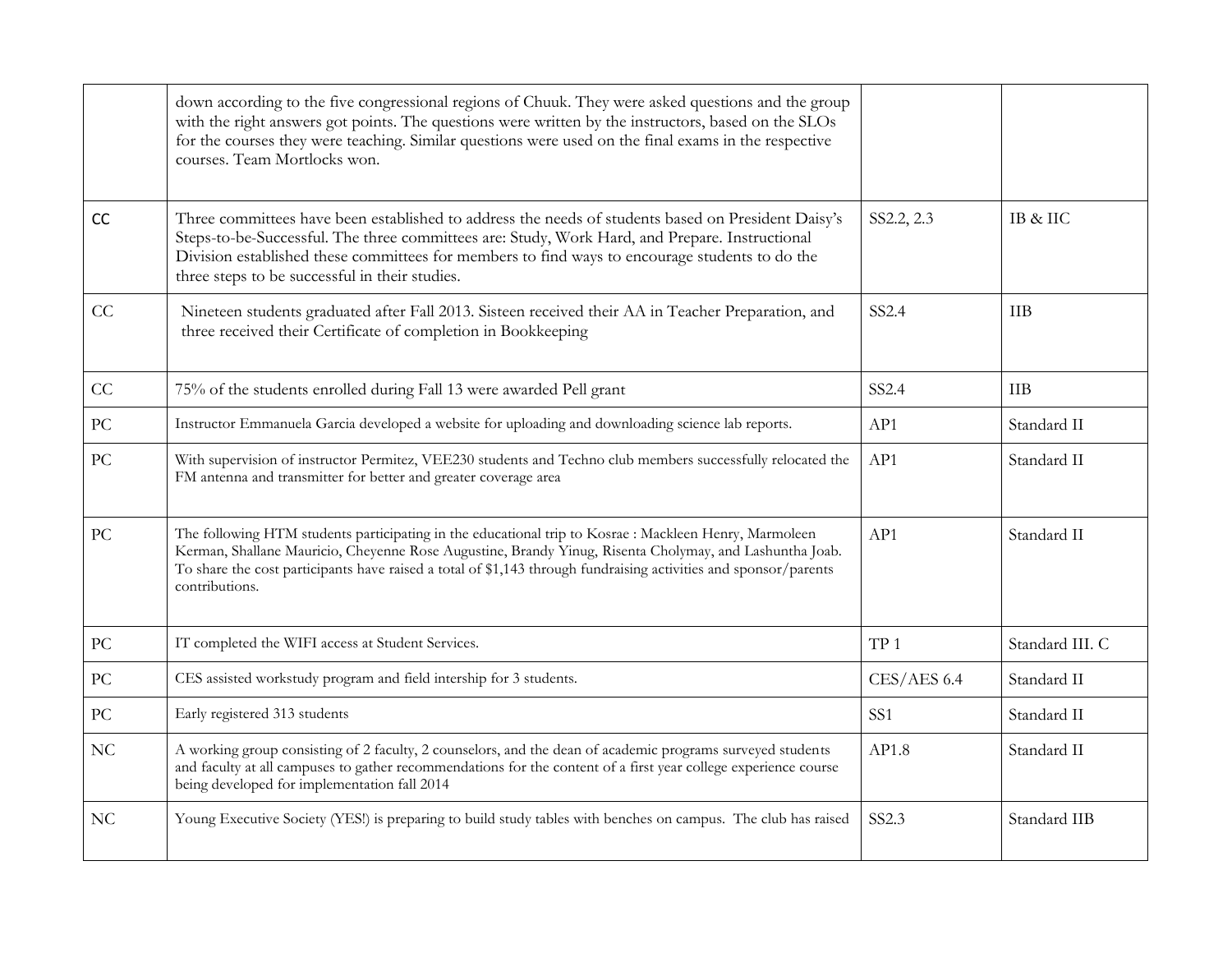|           | \$1,200+ for purchase of the materials and the Filipino community will build the benches and tables.                                                                                                                                                                                                                                                                                                                                                                                                                                                                                                                                                                                                                                                                                                                                                                                                     |            |  |
|-----------|----------------------------------------------------------------------------------------------------------------------------------------------------------------------------------------------------------------------------------------------------------------------------------------------------------------------------------------------------------------------------------------------------------------------------------------------------------------------------------------------------------------------------------------------------------------------------------------------------------------------------------------------------------------------------------------------------------------------------------------------------------------------------------------------------------------------------------------------------------------------------------------------------------|------------|--|
| <b>YC</b> | Instructional<br>Midterm Deficiency Report for Fall 2013<br>Total enrollment $= 195$<br>Total # students on Early Warning = $90(46%)$<br>Tl. # students with midterm deficiency = $61$ (31.3%)<br>Total courses offered-41<br>Total number and percentage of courses with midterm deficiency- 30/41=73.2%<br>Number and percentage of students with 1 deficient course- 37/61=60.7%<br>Number and percentage of students with 2 deficient courses-15/61=24.6%<br>Number and percentage of students with 3 deficient courses-7/61=11.5%<br>Number and percentage of students with 4 deficient courses-1/61=1.6%<br>Number and percentage of students with 5 deficient courses-1/61=1.61%<br>Number and percentage of students with 6 deficient courses- 0<br>Total Number of Withdrawals-29<br>Number of students with W-23/195= 11.8%<br>With 2 W- 4;<br>With 3 W- 1<br>With 1 W- 18;                    |            |  |
| <b>YC</b> | - All advisors met and organized before the 2 <sup>nd</sup> POWOW. Students were advised on withdrawals, COMET,<br>early registration, Midterm Def. & Career goals.<br>- As part of career goal that was conducted by advisors, the tutor did a presentation on Exploring Career<br>Options.                                                                                                                                                                                                                                                                                                                                                                                                                                                                                                                                                                                                             | 2.3<br>2.3 |  |
| <b>YC</b> | Good Standing:<br>- After reviewing status at the end of Fall 2013, 162 students with good standing and 33 (17% of 195<br>enrollment) students are placed on: 7-FAS; 3-Acad.Susp; 23-probation.<br>- SIS generated report on academic standing as follows:<br>21-acad.probation<br>6-continued acad. probation<br>3-acad. Suspension<br>2-Dean's list<br>11-Honor Roll<br>1-President's List<br>87% is the average rate of students who got a C or better grade in all the courses they enrolled in.<br>$6\%$ is the average rate of students who got a D grade in any of the courses enrolled in.<br>$\bullet$<br>6% is the average rate of students who got an F grade in any of the courses enrolled in.<br>1% is the average rate of students who got an I in any of the courses enrolled in.<br>٠<br>Total # students with $W = 23$ (11.8%)<br>$\bullet$<br>4 students (2.05%) withdrew completely. |            |  |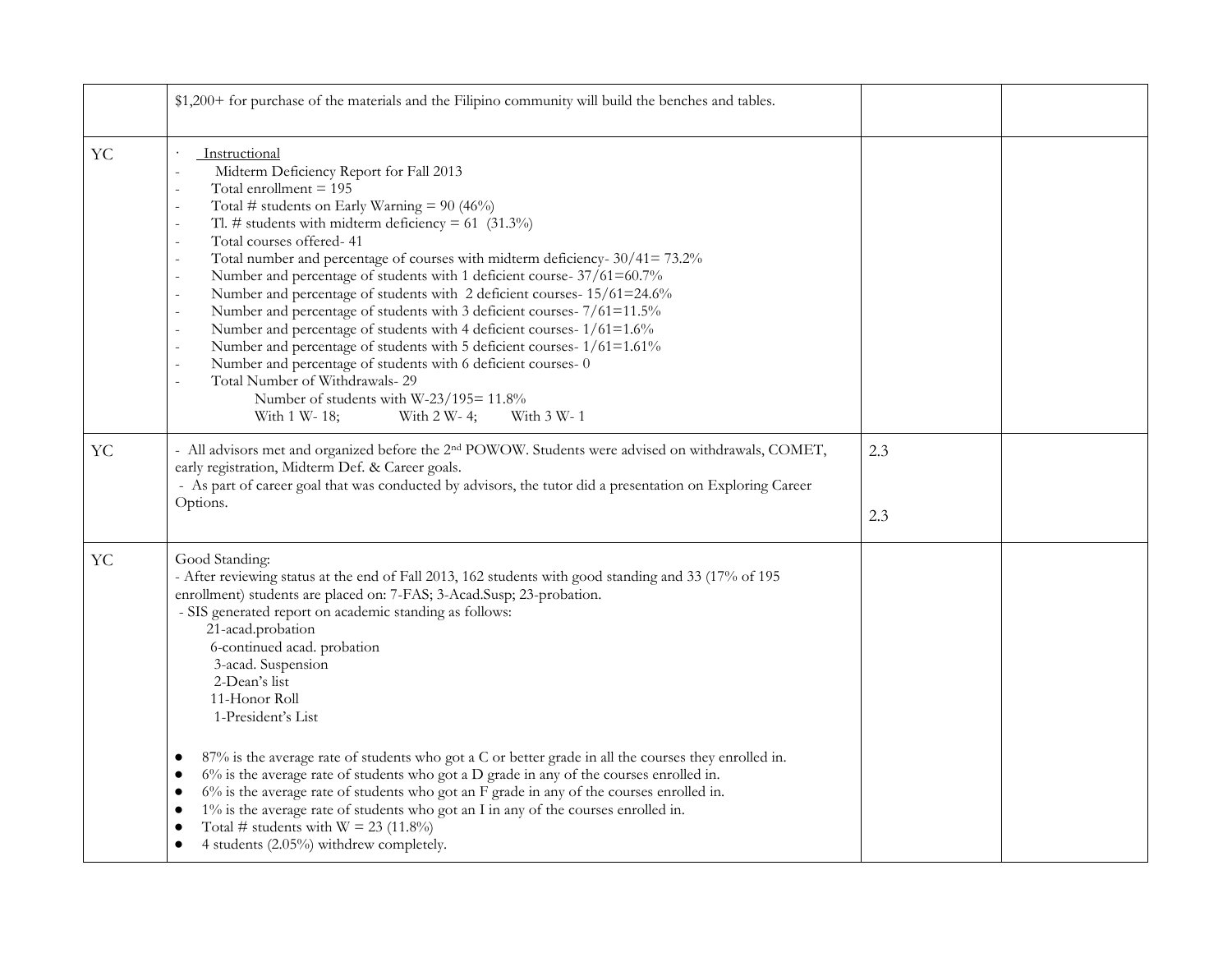| <b>YC</b>  | Student Awards:<br>- Award Ceremony for Fall 2013 held on December 6th, 2013<br>- Outstanding Academic Performance = 2<br>- Perfect Attendance = 1<br>- Most Improved $=$ 37<br>Graduates = $8$ [degrees = 6; CA = 2]<br>4 - Teacher Prep; 1 - CIS; 1 - LA; 2 - CA AFT<br>Student Transfers = 6 [transfer to National Campus]                                                                                                                                                                                                                                                                                      |            |  |
|------------|--------------------------------------------------------------------------------------------------------------------------------------------------------------------------------------------------------------------------------------------------------------------------------------------------------------------------------------------------------------------------------------------------------------------------------------------------------------------------------------------------------------------------------------------------------------------------------------------------------------------|------------|--|
| <b>YC</b>  | Assessments:<br>• ILO assessments for 200 level courses<br>5 200 level courses were offered in Fall 2013. All were assessed by the faculty with results submitted to VPIA<br>and DAP.<br>Authentic Assessment was done by all 7 full time faculty members with results submitted to VPIA and<br>DAP.<br>Course Level Assessments were done by the 7 full time and 7 part time faculty members with results<br>$\bullet$<br>submitted.<br>Common Writing Assessment for EN 120b was done and submitted.<br>$\bullet$<br>ACE Math and English assessments were also done and submitted.<br>$\bullet$                 |            |  |
| <b>YC</b>  | Tutoring Program<br>- There were total of 102 (63 head count) visits to tutoring. Tutor & staff reviewed 1 <sup>st</sup> progress report with<br>individual student.<br>- Using the 2 <sup>nd</sup> progress and midterm def reports from instructors, we were able to tutor 66 (head count-102)<br>visits).<br>§ We received 2 <sup>nd</sup> progress report for 59 students. 48 (81%) of them were tutored.<br>§ 61 students were placed on midterm deficiency. 13 of them were placed on attendance problems and<br>49 with low grades. We targeted the ones with low grades and 22 (45%) of them were tutored. | 2.3        |  |
| ${\rm YC}$ | Financial Aid<br>- 101 students received PELL awards, \$259,712.00. 74 students are eligible, but haven't received awards yet. 44<br>of them are in the process and 30 have yet to complete their FAFSA. 20 students are not eligible to receive<br>PELL.<br>- We were able to fill all 35 positions for work study allotted to YC. 12 of them completed their hours.                                                                                                                                                                                                                                              | 2.3<br>2.3 |  |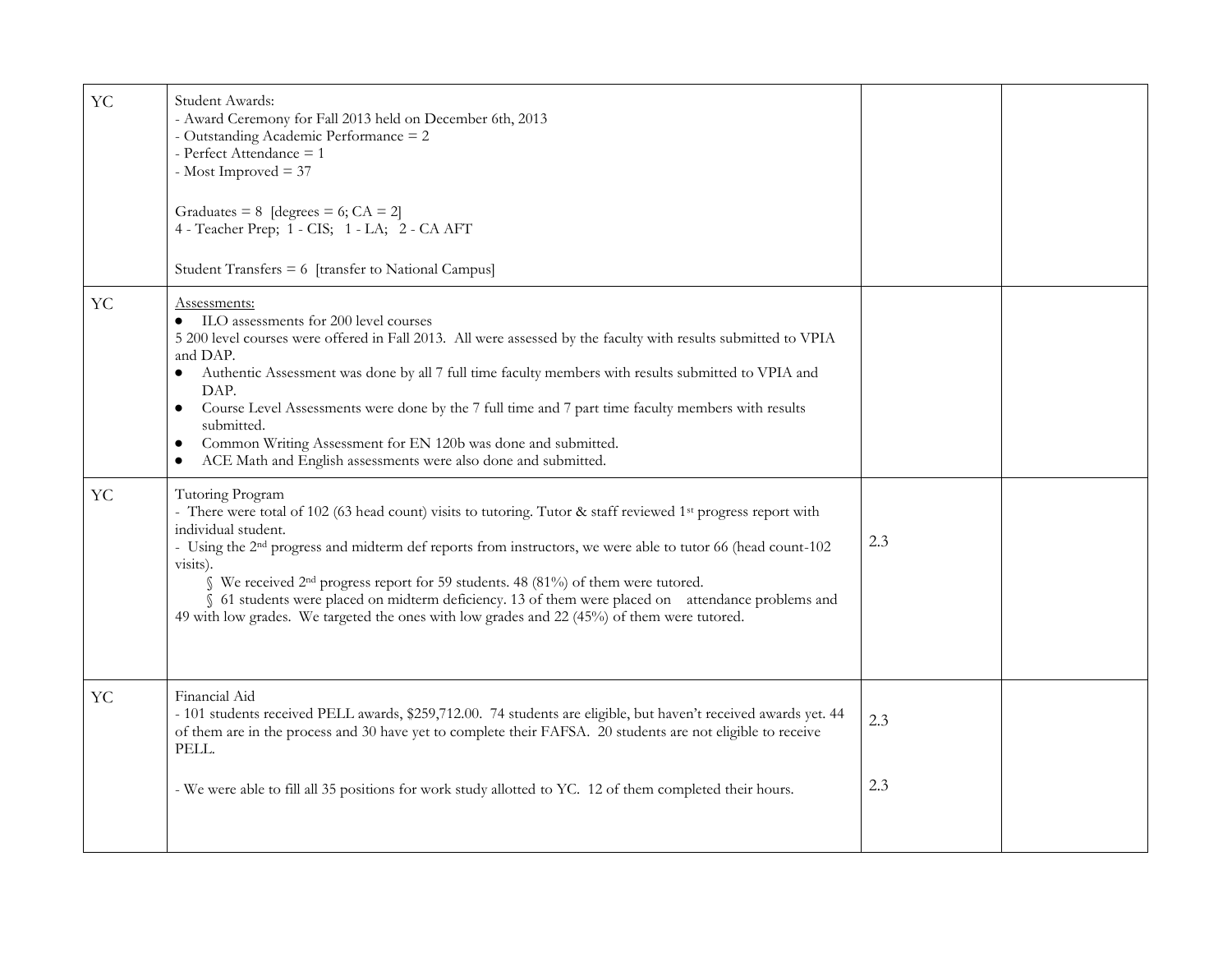| <b>YC</b>      | <b>Student Activities:</b><br>- 40 students visited SS for various topics, mainly academic.<br>Skin Disease, Online Registration with a total of 214 attendees.<br>crops.<br>- Yap State Auditor's Office did a presentation on fraud awareness on campus.<br>- Early Registration: 60 for Yap Campus; 7 for National campus<br>- 96 visits to campus nurse for health information and services<br>were invited to attend.<br>receive trophies. |                       |                | - Activities conducted were Health Fair, EducUSA presentations on campus and at high schools, Contagious<br>- Agriculture class participated in World Food Day event on Oct. 30th to display and sell vegetables and other<br>- Halloween Party with a haunted house and movie. Event was organized by SBA officers and FSM FMI cadets<br>- 2 Teams (boys & girls) participated in the varsity games for all schools in Yap and both teams won and will                                                                                                                                                                                                                                                                                                                                                                  |  |
|----------------|-------------------------------------------------------------------------------------------------------------------------------------------------------------------------------------------------------------------------------------------------------------------------------------------------------------------------------------------------------------------------------------------------------------------------------------------------|-----------------------|----------------|--------------------------------------------------------------------------------------------------------------------------------------------------------------------------------------------------------------------------------------------------------------------------------------------------------------------------------------------------------------------------------------------------------------------------------------------------------------------------------------------------------------------------------------------------------------------------------------------------------------------------------------------------------------------------------------------------------------------------------------------------------------------------------------------------------------------------|--|
| <b>FSM FMI</b> | Instructional:<br>Marine Machinery System.<br>prepare for next day's instructions. Officers serve as proctors.<br>campus.<br>for Yap Campus.<br>- Mid – Term average of all three programs including the common courses:                                                                                                                                                                                                                        |                       |                | - Administer a total of 3 internal exams for MME 180 Engineering Knowledge II. 2 for MWE 103 Basic<br>- On October 6, we initiated Officers On Duty for all instructors to stand by during study hours to train corps<br>officers in their roles as officers on duty. Evening study hall hours serve to get cadets together to study and<br>- Math and English placement tests have been administered to all cadets to have an indication of skill levels for<br>each cadet. This will enable instructional and student services to plan and implement a tutoring program for the<br>- Prepare all the general and fire alarms that were brought in from Micro Spirit and install them at the dorm the<br>cafeteria and the security to be used for muster and other purposes. The other four good alarms were set aside |  |
|                | Marine Engineering                                                                                                                                                                                                                                                                                                                                                                                                                              | Fishing<br>Technology | Navigation     | Common Courses                                                                                                                                                                                                                                                                                                                                                                                                                                                                                                                                                                                                                                                                                                                                                                                                           |  |
|                | MWE 103 (70%)                                                                                                                                                                                                                                                                                                                                                                                                                                   | FT 110 (93%)          | MWA 101(88%)   | MWD 102(93%)                                                                                                                                                                                                                                                                                                                                                                                                                                                                                                                                                                                                                                                                                                                                                                                                             |  |
|                | MME 180 (80%)                                                                                                                                                                                                                                                                                                                                                                                                                                   | FT 130 (83%)          | MMA 176(89%)   | MWE 100(91%)                                                                                                                                                                                                                                                                                                                                                                                                                                                                                                                                                                                                                                                                                                                                                                                                             |  |
|                | MES 192 (76%)                                                                                                                                                                                                                                                                                                                                                                                                                                   |                       | MMA 177 (Matt) |                                                                                                                                                                                                                                                                                                                                                                                                                                                                                                                                                                                                                                                                                                                                                                                                                          |  |
|                | MME 179 (87%                                                                                                                                                                                                                                                                                                                                                                                                                                    |                       |                |                                                                                                                                                                                                                                                                                                                                                                                                                                                                                                                                                                                                                                                                                                                                                                                                                          |  |
|                |                                                                                                                                                                                                                                                                                                                                                                                                                                                 |                       |                | Review and make changes to the merit system, inform and explain the merit system to the corps of cadets                                                                                                                                                                                                                                                                                                                                                                                                                                                                                                                                                                                                                                                                                                                  |  |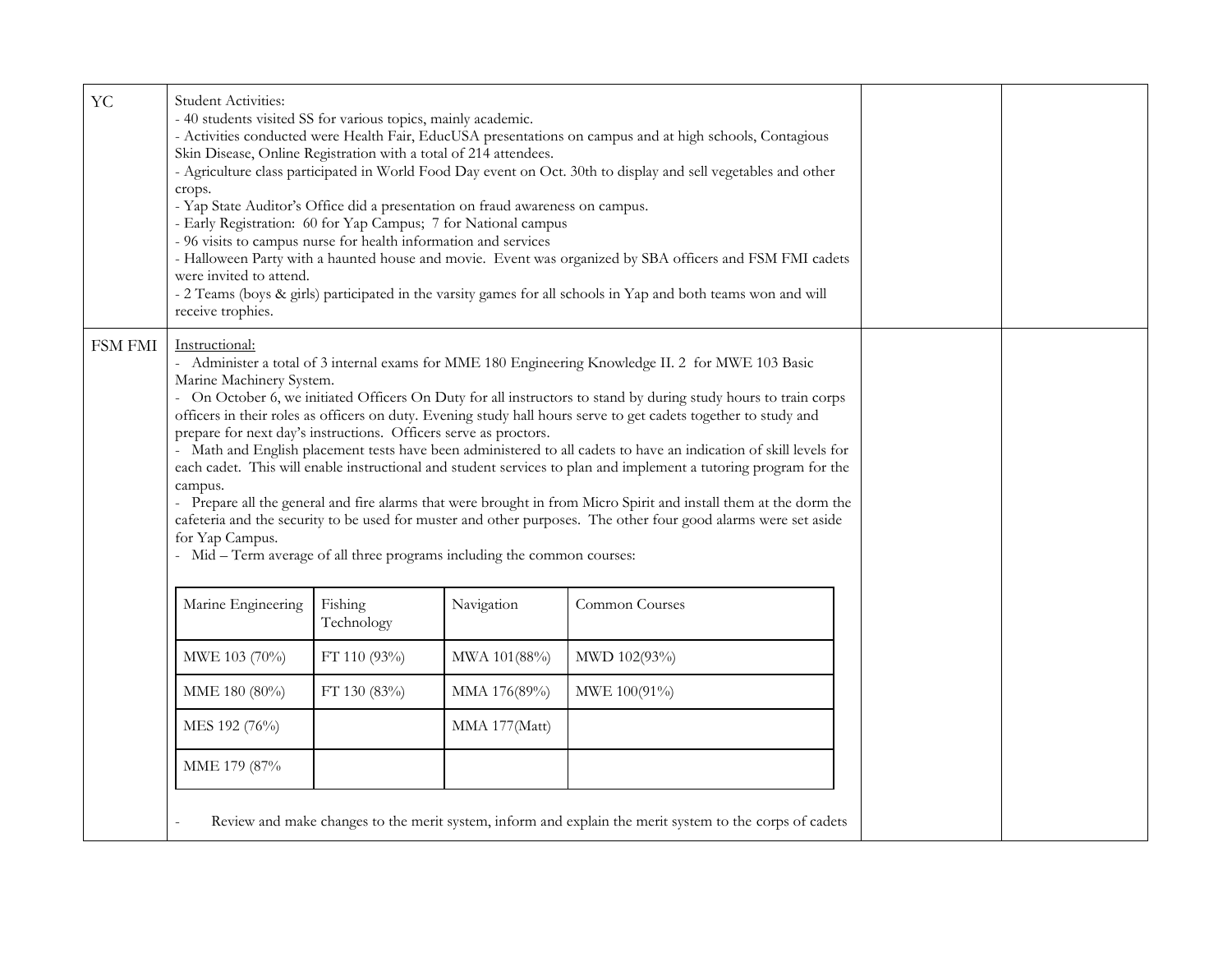|                | and implement on October 30 at 0800hrs.                                                                                                                                                                                                                                                                                                                                                                                                                                                                                                                                                                                                                                                                                                                                                          |         |         |
|----------------|--------------------------------------------------------------------------------------------------------------------------------------------------------------------------------------------------------------------------------------------------------------------------------------------------------------------------------------------------------------------------------------------------------------------------------------------------------------------------------------------------------------------------------------------------------------------------------------------------------------------------------------------------------------------------------------------------------------------------------------------------------------------------------------------------|---------|---------|
|                | Construct total of three (3) welding booth for MES 192 in the After Machinery Space (AMS) for practical<br>welding.                                                                                                                                                                                                                                                                                                                                                                                                                                                                                                                                                                                                                                                                              |         |         |
| FSM FMI        | FSM FMI Student Services:<br>Student services staff participated in First Aid & CPR refresher course to be recertified.<br>Planned and participated in the following cadets extracurricular activities:<br>Week end camp out [while living quarters were fumigated by DHS Sanitation]<br>$\circ$<br>Halloween activity at Yap Campus<br>$\circ$<br>Yap Campus Grand Opening<br>$\circ$<br>Provided campus tour to Christian School $1 - 8$ graders<br>$\circ$<br>131 visits to the campus dispensary with numerous trips to hospital and Gagil dispensary.<br>2 teams participated in Canoe Festival events.<br>Events and activities for students over the holidays included:<br>Island Tour, BBQ outings, Picnics, Church services/mass.<br>New TV and internet cable in Rec. Hall for cadets. |         |         |
| <b>FSM FMI</b> | Graduate Placement:<br>- 2012 graduates: 17 out of 22 graduates are employed on Japanese Purse Seiners licensed by NORMA and<br>others operated by Daishing Fisheries in Japan.<br>- 2013 graduates: 8 out of 25 graduates are placed already.                                                                                                                                                                                                                                                                                                                                                                                                                                                                                                                                                   |         |         |
|                |                                                                                                                                                                                                                                                                                                                                                                                                                                                                                                                                                                                                                                                                                                                                                                                                  |         |         |
| KC             | Nine students successfully transferred to National Campus to continue their<br>studies.                                                                                                                                                                                                                                                                                                                                                                                                                                                                                                                                                                                                                                                                                                          | AP1     | II B 2b |
|                | Six degree requests were processed.                                                                                                                                                                                                                                                                                                                                                                                                                                                                                                                                                                                                                                                                                                                                                              | AP4     | II A 2h |
|                | Processed 18 academic transcript requests; Five candidates completed<br>requirements in 2013.3, two in Electronics Technology and three in Liberal Arts<br>studies.                                                                                                                                                                                                                                                                                                                                                                                                                                                                                                                                                                                                                              | AP4     | II A 2i |
|                | Five second degree and seven re-admit applicants were admitted to 2014.1. TYC<br>$\bullet$<br>in teacher preparation, eight did not complete essay.                                                                                                                                                                                                                                                                                                                                                                                                                                                                                                                                                                                                                                              | AP1 SS1 | II B 1b |
|                | At the end of 2013.3, 70% passed their courses; approximately 29% failed.                                                                                                                                                                                                                                                                                                                                                                                                                                                                                                                                                                                                                                                                                                                        | AP1 SS2 | ii B 3c |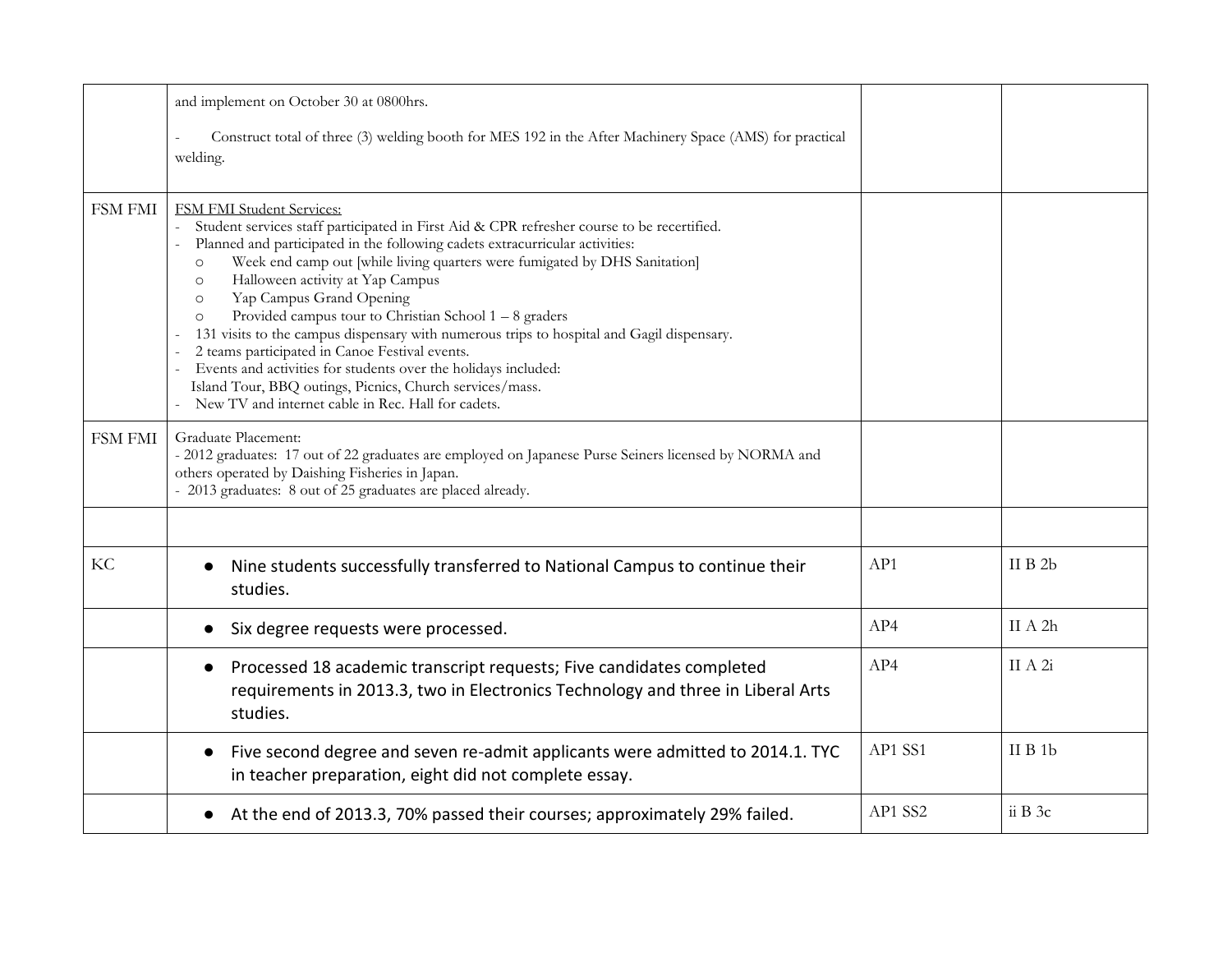| • LRC patronage approximately 5,130; non-compliance was 77; new acquisition was<br>132.<br>• Computer usage at LRC reported general application 601, reference & email<br>1303, and NIDA users 541. |  |
|-----------------------------------------------------------------------------------------------------------------------------------------------------------------------------------------------------|--|
|                                                                                                                                                                                                     |  |
|                                                                                                                                                                                                     |  |
|                                                                                                                                                                                                     |  |

# *Emphasize academic offerings in service to national needs*

| Office | Accomplishments                                                                                                                                                                                                                                                                                         | <b>IEMP#</b>              | <b>ACCJC</b> Standard |
|--------|---------------------------------------------------------------------------------------------------------------------------------------------------------------------------------------------------------------------------------------------------------------------------------------------------------|---------------------------|-----------------------|
| CC     | Art 101, a requirement for the AA degree in Teacher Preparation, was offered online by Karen Simion<br>during Fall 13 to Chuuk campus students.                                                                                                                                                         | AP1.14                    | IA & IIA              |
| CC     | COM-FSM Chuuk Campus entered into an agreement with the Chuuk State DOE for COM-FSM to<br>provide Continuing Technical Education (CTE) courses to 30 Chuuk High School Students. The<br>courses started during Fall 2013 and will end in May 2014.                                                      | AP1.16,                   | IA & IIA              |
| CC     | Through the <b>AHEC Program</b> , courses in basic public health were provided to about 25 employees<br>of the Chuuk State Department of Health Services at the Chuuk campus from October 7 to 16, 2013.<br>At the end of the training, certificates of participation were awarded to the participants. | AP1.4, 1.16, 2.1,<br>2.5, | IA & IIA              |
| CC     | Three pre-Nursing Assistant and Basic Public Health courses are offered during Spring 14.                                                                                                                                                                                                               | AP1.11                    | <b>IA &amp; IIA</b>   |
| PC     | Presented community service proposal to Cabinet                                                                                                                                                                                                                                                         | AP1                       | Standard II           |
| NC.    | Classes for third year accounting were offered in the evenings at Pohnpei campus. 15 students enrolled in five<br>courses.                                                                                                                                                                              | AP <sub>1</sub>           | Standard IIA          |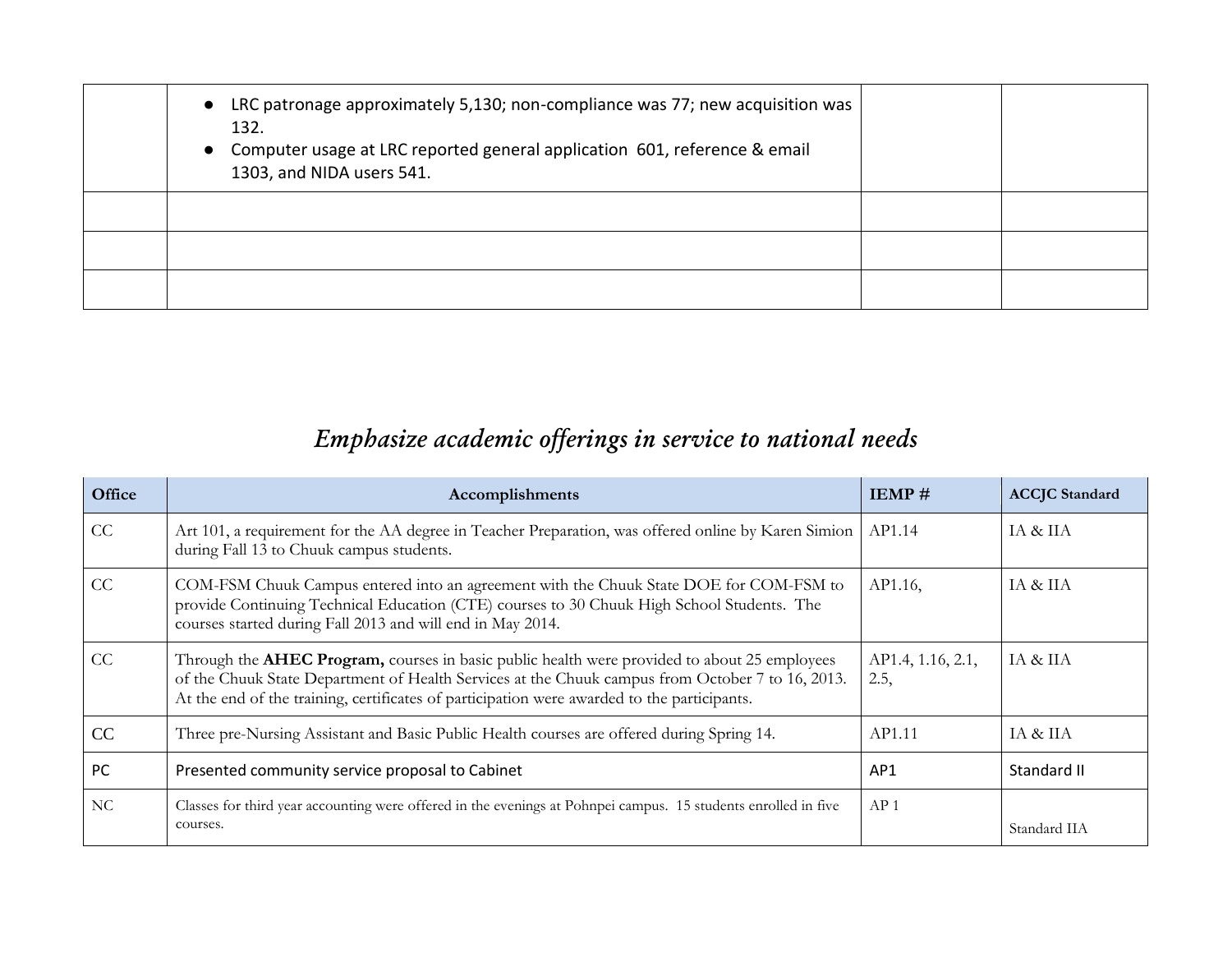| $\rm NC$   | Rosalinda Yatilman has joined the health services division on a short-term contract to act as liaison between<br>COM-FSM and FSM Health. Ms. Yatliman will be assisting with short-term trainings funded through grants<br>from FSM Health.                                                                                                        | AP1.4         | Standard IIA |
|------------|----------------------------------------------------------------------------------------------------------------------------------------------------------------------------------------------------------------------------------------------------------------------------------------------------------------------------------------------------|---------------|--------------|
| CC         | Twenty-three youths completed three months training in Math, Science and English. Most of<br>them will be admitted to different grades at Chuuk High School this January 2014.                                                                                                                                                                     | CRE/CES 6.4.3 | IA           |
| CC         | Thirteen ladies completed training in Basic Business and Computer. Fifty-four other ladies<br>completed training in sewing, handicraft making, and cooking.                                                                                                                                                                                        | CRE/CES 6.3.1 | $\rm IA$     |
| ${\rm YC}$ | - Partnering with Yap DOE to begin in Spring 2014 teacher training for ECE teachers, pending passing of<br>COMET.<br>- Teacher training continues for elementary teachers although there remains very few without an associate<br>degree.<br>Health Assistant courses also continues although not every semester.                                  |               |              |
| FSM FMI    | Class of 2012, total graduates $= 22$<br>17 are employed on Japanese Purse seiners licensed by NORMA and others operad by Daishing Fisheries.<br>Class of $2013 = 25$<br>5 have been placed with 3 under training by NORMA; 1 awaiting travel documents to work for Daishing<br>Fisheries or Kaimaki, 1 as engineer teacher at Woleai High School. |               |              |
| FSM FMI    | - 8 Cadets in Marine Engineering program had shipboard training on MV Hapilmahol during its long field trip<br>to the neighboring islands during the holidays. JOCV Fumi accompanied the cadets as a faculty member.                                                                                                                               |               |              |
| FSM FMI    | - continues to establish and improve relations/ partnerships with the following:<br>Dept. Public Works & Transportation<br>$\bullet$<br>Dept. Resources & Development<br>$\bullet$<br>Diving Seagull, Inc.<br>FSM TC&I<br>$\bullet$<br><b>NORMA</b>                                                                                                |               |              |
| KС         | Two students completed Electronics Technology in 2013.3.<br>Collaborative efforts between UOG/COMFSM opportuned staffs of the Kosrae<br>Utility Authority, Department of Education, and COM-FSM to learn photovoltaic<br>system maintenance. Dr. Bruce Best of UOG successfully conducted two separate                                             |               |              |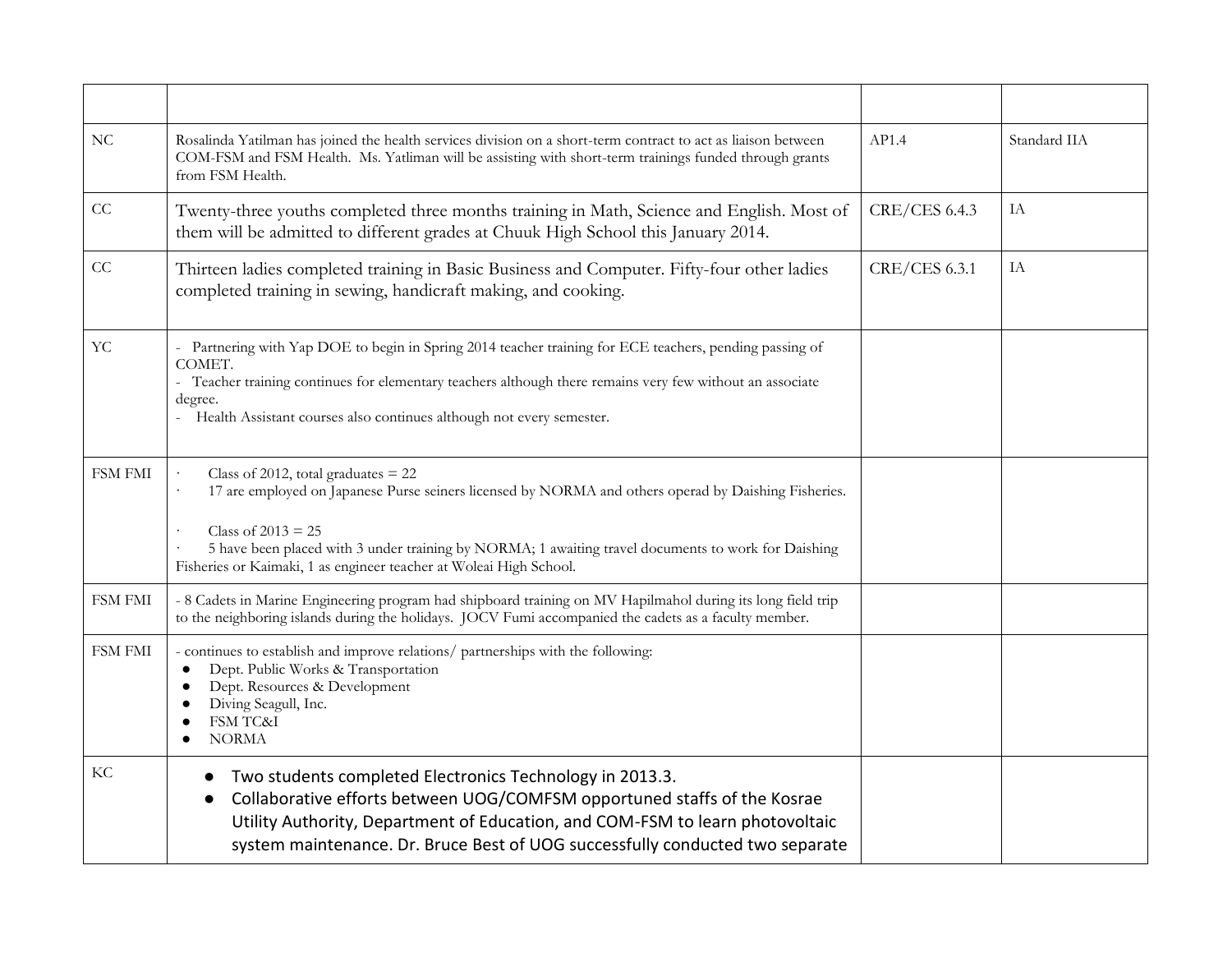|    | on-island workshops.                                                                                                                                                                                            |  |
|----|-----------------------------------------------------------------------------------------------------------------------------------------------------------------------------------------------------------------|--|
| KС | New dry litter piggery facility completed and dedicated this reporting period.<br>Assisted HTM student and program faculty from Pohnpei Campus during their<br>excursion and and internship at Kosrae Nautilus. |  |
|    |                                                                                                                                                                                                                 |  |

# *Be financially sound, fiscally responsible, and build resources in anticipation of future needs*

| Office   | Accomplishments                                                                                                                                                                                                                                                                                              | IEMP#        | <b>ACCJC</b> Standard |
|----------|--------------------------------------------------------------------------------------------------------------------------------------------------------------------------------------------------------------------------------------------------------------------------------------------------------------|--------------|-----------------------|
| $\rm CC$ | The Chuuk Campus Administration and Student Services Divisions each raised a thousand dollar for<br>the Endowment Fund in 2013. CRE raised \$400, and Instructional Division raised \$225. This is in<br>addition to the biweekly allotments by certain employees.                                           | AP1.1        | <b>IIID</b>           |
| CC       | The CTE Training of 30 Chuuk High School students will generate \$58,936.80.                                                                                                                                                                                                                                 | AP1.1        | <b>IIID</b>           |
| CC       | The COM-FSM Chuuk campus snack bar is now operated by a committee made up of staffs, faculty<br>members and students. Students in the business classes are doing their Practicum there. Part of the<br>surplus will go to the Endowment Fund, and part to be used by the Chuuk campus depending on<br>needs. | AP1.1        | <b>IIID</b>           |
| CC       | Rusted and leaked metal roofing for Dean's office were replaced. Roofing and some ceilings of the<br>Student Center were also replaced. During the Christmas break, the maintenance serviced 15 air<br>conditioner units.                                                                                    | FCE2.1b      | <b>IIIB</b>           |
| CC       | Media tech repaired broken Follet server at the Chuuk campus LRC                                                                                                                                                                                                                                             | AP4.5, TP1.1 | IIC & IIIC            |
| CC       | Chuuk campus Maintenance Division was given the new computer given to Chuuk campus by<br>NORMA (National Government).                                                                                                                                                                                        | ASP4.1       | <b>IIIC</b>           |
| CC       | Agroforestry nurseries are established and maintained in all five regions of Chuuk, and are<br>providing planting materials for local crops (taro, tapioca, banana, eggplant, long beans,                                                                                                                    | CRE/CES 6.2  | IA                    |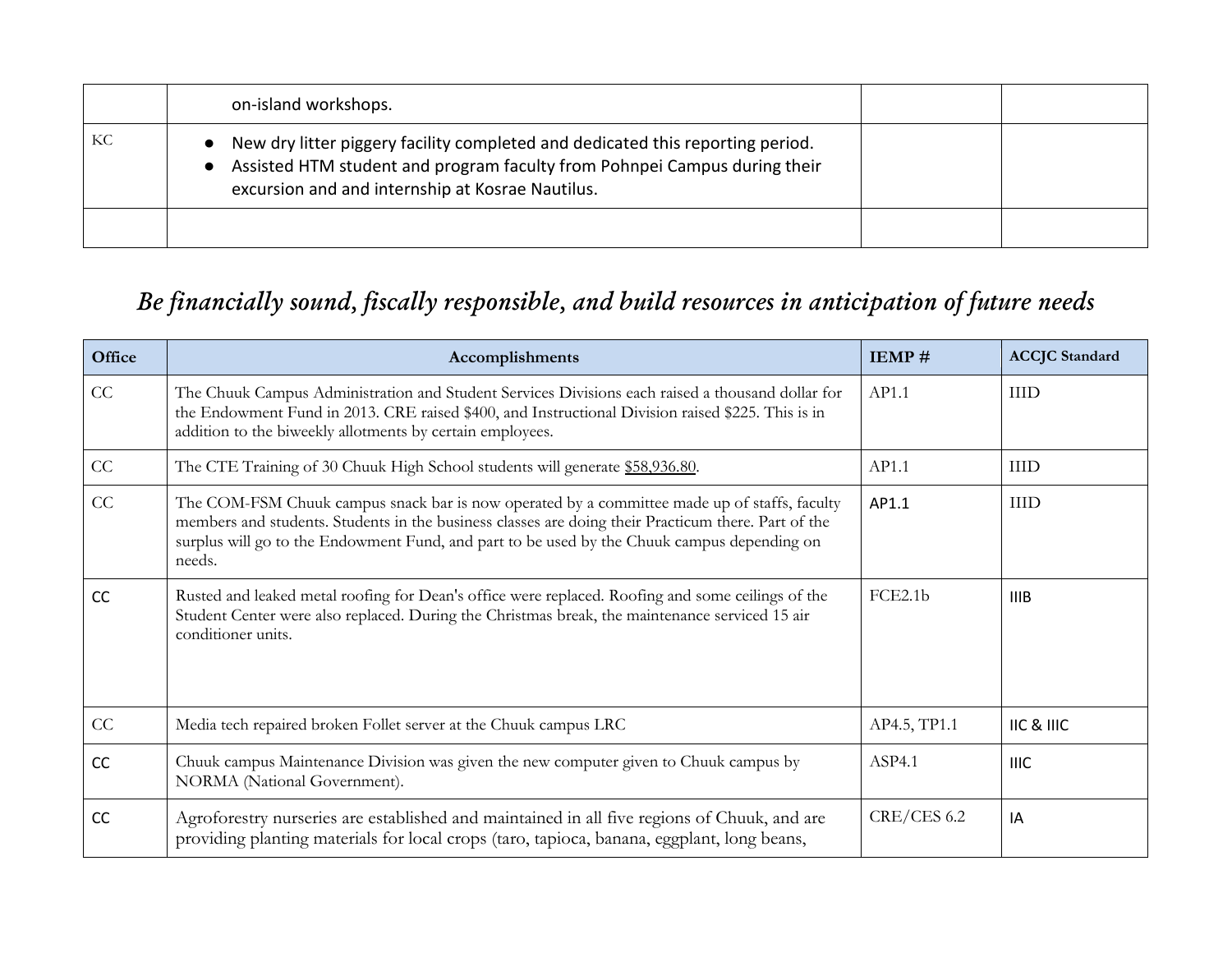|                        | papaya) to interested community members.                                                                                                                                                                                                                                                                                                                                                                                                                                                                                                                                                                |            |              |
|------------------------|---------------------------------------------------------------------------------------------------------------------------------------------------------------------------------------------------------------------------------------------------------------------------------------------------------------------------------------------------------------------------------------------------------------------------------------------------------------------------------------------------------------------------------------------------------------------------------------------------------|------------|--------------|
| CC                     | Implementing two field research projects at Tunnuk, Weno: 1. Cassava Intercropping with Okra and<br>Long Beans and, 2. Evaluation of Sweet Potato varieties for yields and suitability to pastries using<br>different combinations of sweet potato and wheat flour.                                                                                                                                                                                                                                                                                                                                     | CRE/AES6.3 | IA           |
| YC                     | - Yap Campus won the 50/50 raffle and donated \$12,500 to the Endowment Fund.                                                                                                                                                                                                                                                                                                                                                                                                                                                                                                                           |            |              |
| <b>FSM FMI</b><br>& YC | - These 2 campuses shared resources, mainly manpower resources. The theme and practice for the year was<br>"Doing more with less." Campus Dean, Student Services Coordinator, Campus Nurse, IT Specialist, and<br>Librarian have responsibilities and duties at both campuses.<br>- Both campuses ended the fiscal year 2013 in the black. This was a first in a number of years for FSM FMI.<br>This was doable by continuous monitoring and containing the costs of utilities, especially power, energy<br>conservation measures implemented, lower fuel consumption, lower food services costs, etc. |            |              |
| KC                     | Fundraising for Endowment has been idle except continuous payroll allotments<br>by employees.<br>Pell awards netted \$395,012.                                                                                                                                                                                                                                                                                                                                                                                                                                                                          |            | $\mathbf{H}$ |
|                        |                                                                                                                                                                                                                                                                                                                                                                                                                                                                                                                                                                                                         |            |              |
|                        |                                                                                                                                                                                                                                                                                                                                                                                                                                                                                                                                                                                                         |            |              |

### **Be financially sound, fiscally responsible, and build resources in anticipation of future needs – Measures of success**

### **Endowment and Fund balance**

- Percent decrease in fund balance per year will not exceed five (5) percent.
- ∙ Dollar amount and percent change in endowment per year. Target for fundraising is \$50,000 annually. The Friends of the College of Micronesia FSM foundation is currently being organized and will be setting endowment targets in AY 2013/14.

*Invest in and build a strong capacity in human capital*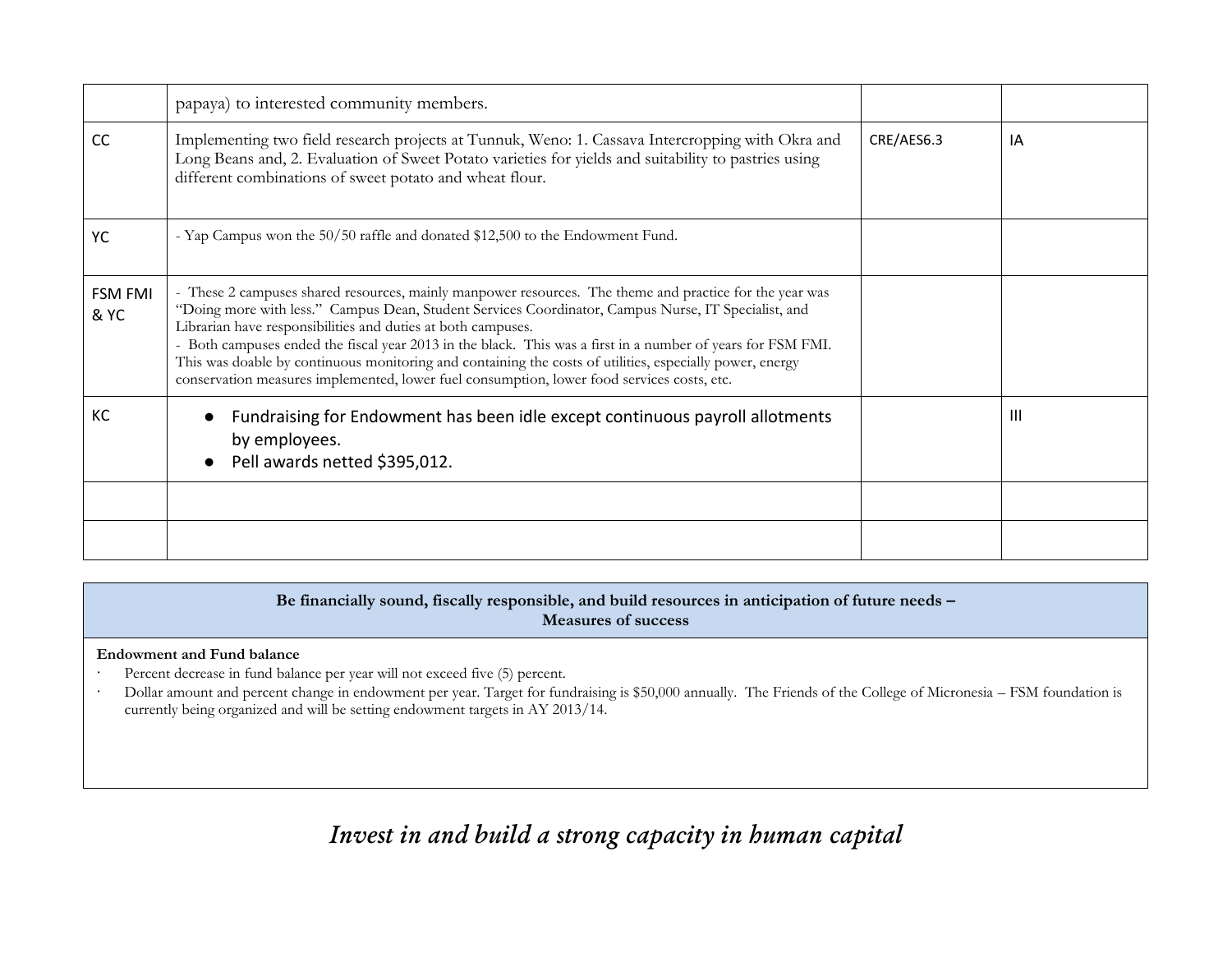| Office                 | Accomplishments                                                                                                                                                                                                                                                                                 | IEMP#                                  | <b>ACCJC</b> Standard |
|------------------------|-------------------------------------------------------------------------------------------------------------------------------------------------------------------------------------------------------------------------------------------------------------------------------------------------|----------------------------------------|-----------------------|
| CC                     | On December 16 to 19, 2013, Red Cross staffs trained 26 faculty members, staffs and two SBA<br>officers on CPR and First Aid. All 26 will be certified in CPR by the Micronesian Red Cross Chapter                                                                                              | HR3.1                                  | <b>IIIA</b>           |
| CC                     | Chuuk Campus faculty members had their faculty workshop on 01-06-14. Their main focus of the<br>workshop was CSLO assessment for Spring 14.                                                                                                                                                     | AP5.1, HR3.1                           | <b>IIIA</b>           |
| CC                     | Assessment Coordinator Ross Perkins trained Chuuk Campus faculty members on Tracking SLO and<br>Student Engagement. He also conducted a workshop on the eight Institutional Student Learning<br>Outcomes (ISLOs) and the ISLO Linkage Process.                                                  | AP5.1,<br>HR3.1                        | <b>IIIA</b>           |
| CC                     | Mr. Perkins discussed with the faculty members how they could conduct GenEd/ISLO assessment<br>and how they could help to self-improve the teaching-learning process.                                                                                                                           | AP5.1,<br>HR3.1                        | <b>IIIA</b>           |
| CC                     | Assistant ALO and Assessment Coordinator Ross Perkins trained a few key staffs at Chuuk campus<br>on the Trac Dat.                                                                                                                                                                              | HR3.1                                  | <b>IIIA</b>           |
| CC                     | Part time instructors for the basic public health and pre-nursing assistant courses have been certified<br>to begin Spring.                                                                                                                                                                     | AP3, HR3.2                             | <b>III</b> A          |
| PC                     | Senior JOCV Kazuhide Okada started working with the T&T division on Oct. 14                                                                                                                                                                                                                     | HR <sub>3</sub>                        | Standard III A        |
| PC                     | RAC instructor (Esteban) attended the Pacific Regional Ozone2Climate Technologies Symposium, which<br>is sponsored by the United Nation Environment Protection (UNEP) in Samoa.                                                                                                                 | HR <sub>3</sub>                        | Standard III A        |
| PC                     | Heavy Equipment Operator Training - T&T Chair, MVM Instructor (Nestor) and Carpentry Instructor<br>(Yarofmal) and Director Jack participated in the Heavy Equipment Operator Training. Training was<br>conducted by certified trainer, Adam Resepwil of Pohnpei Transportation Authority (PTA). | HR <sub>3</sub>                        | Standard III A        |
| CC                     | Applicants for the Account Clerk position were interviewed and the Ad hoc committee is<br>ready to make its recommendation. The other two positions of Nutritionist and Agriculture<br>Agent have been advertised and applicants will be interviewed soon.                                      | CRE/A6.1.3,<br>CRE/CES6.5.1 &<br>6.2.1 | IA & IIIA             |
| <b>FSM FMI</b><br>& YC | Ross Perkins, ACAALO, visited both campuses to provide training in TracDat and assessment for<br>instructional units.                                                                                                                                                                           |                                        |                       |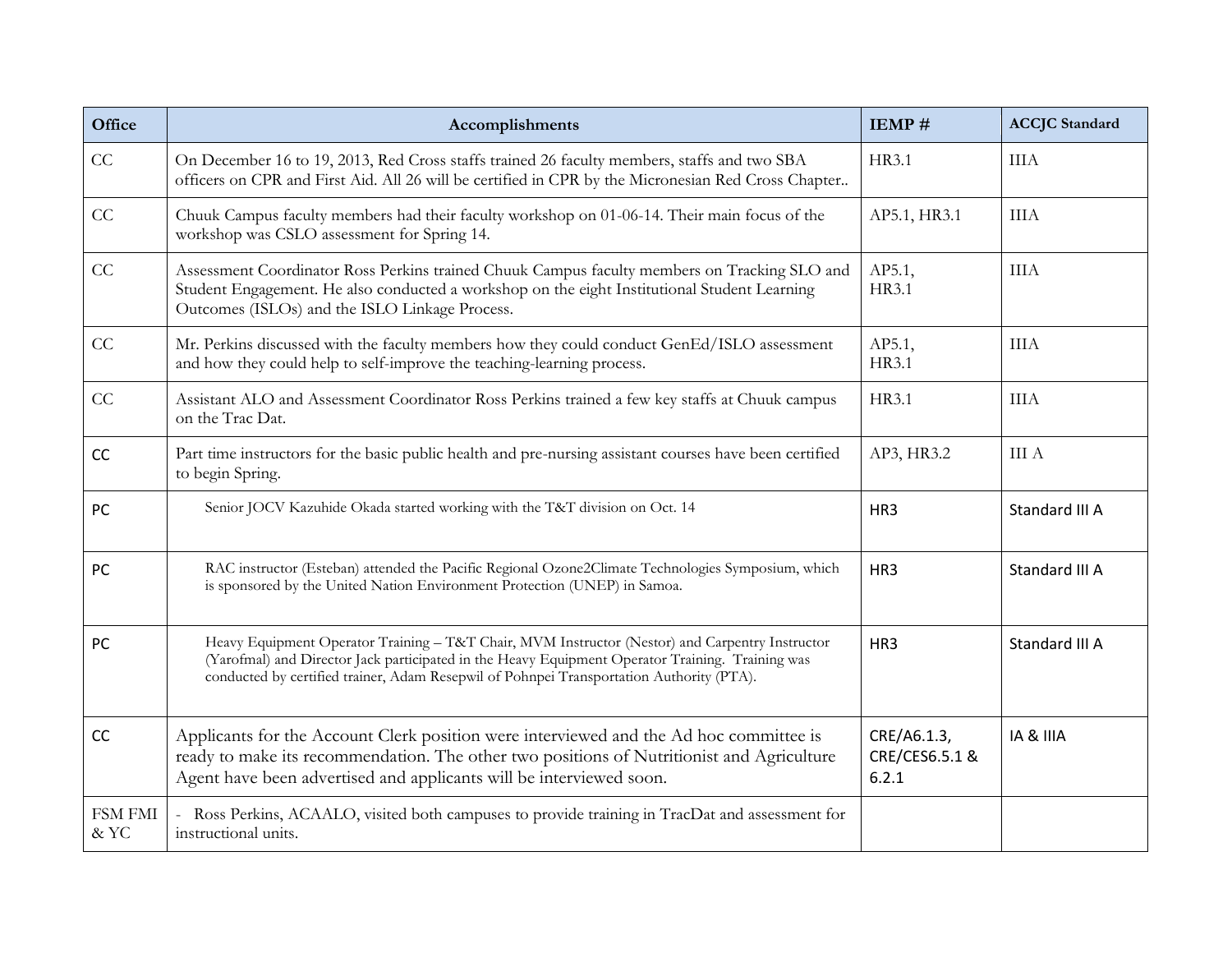|    | - Security officers, student services, FSM FMI faculty, and maintenance staff participated in First Aid<br>& CPR for certification.<br>- In December, work sessions were held on both campuses to review and revise the assessment<br>outcomes, strategies, activities, and timeline. Final copy of both campuses outcomes, etc. have been<br>submitted to VPIA and DAP for review.<br>- Input into TracDat for both campuses began.<br>Acting IC Joy Guarin conducted a short session on how to write measureable PLO's and SLO's for<br>all FSM FMI faculty members. |       |          |
|----|------------------------------------------------------------------------------------------------------------------------------------------------------------------------------------------------------------------------------------------------------------------------------------------------------------------------------------------------------------------------------------------------------------------------------------------------------------------------------------------------------------------------------------------------------------------------|-------|----------|
| KC | One faculty attended an ESL workshop at University of Guam. One IT staff<br>continues to pursue BA degree at Walden University.                                                                                                                                                                                                                                                                                                                                                                                                                                        | HR3.1 | III A 5a |
|    |                                                                                                                                                                                                                                                                                                                                                                                                                                                                                                                                                                        |       |          |
|    |                                                                                                                                                                                                                                                                                                                                                                                                                                                                                                                                                                        |       |          |

# *Become a learning organization through development of a learning culture guided by learning leaders*

| Office | Accomplishments                                                                                                                                                                                                                                                                                                                                          | IEMP# |              | <b>ACCJC</b> Standard |
|--------|----------------------------------------------------------------------------------------------------------------------------------------------------------------------------------------------------------------------------------------------------------------------------------------------------------------------------------------------------------|-------|--------------|-----------------------|
| CC     | All-campus meetings have been a monthly event at your Chuuk campus. It is a time of disseminating<br>information as well as collecting inputs on issues affecting the college and its students. Every month a<br>division is responsible for organizing the meeting. This includes the Administration, Student Services,<br>CRE, Instructional, and SBA. |       | AP1.1        | <b>IVA</b>            |
| CC     | SBA officials have been very actively participating in Management Council meetings. They also met<br>with Mr. David Adams, the Communication Plan consultant, and discussed the communication issues<br>at the campus.                                                                                                                                   |       | <b>TP1.6</b> | <b>IVA</b>            |
| CC     | David Adams informed the Chuuk Campus Community that COM-FSM is expected to complete a<br>Communications Plan Policy and he was soliciting for inputs from all campuses. He met with the<br>Chuuk Campus Community to get their input.                                                                                                                   |       | <b>TP1.6</b> | <b>IVA</b>            |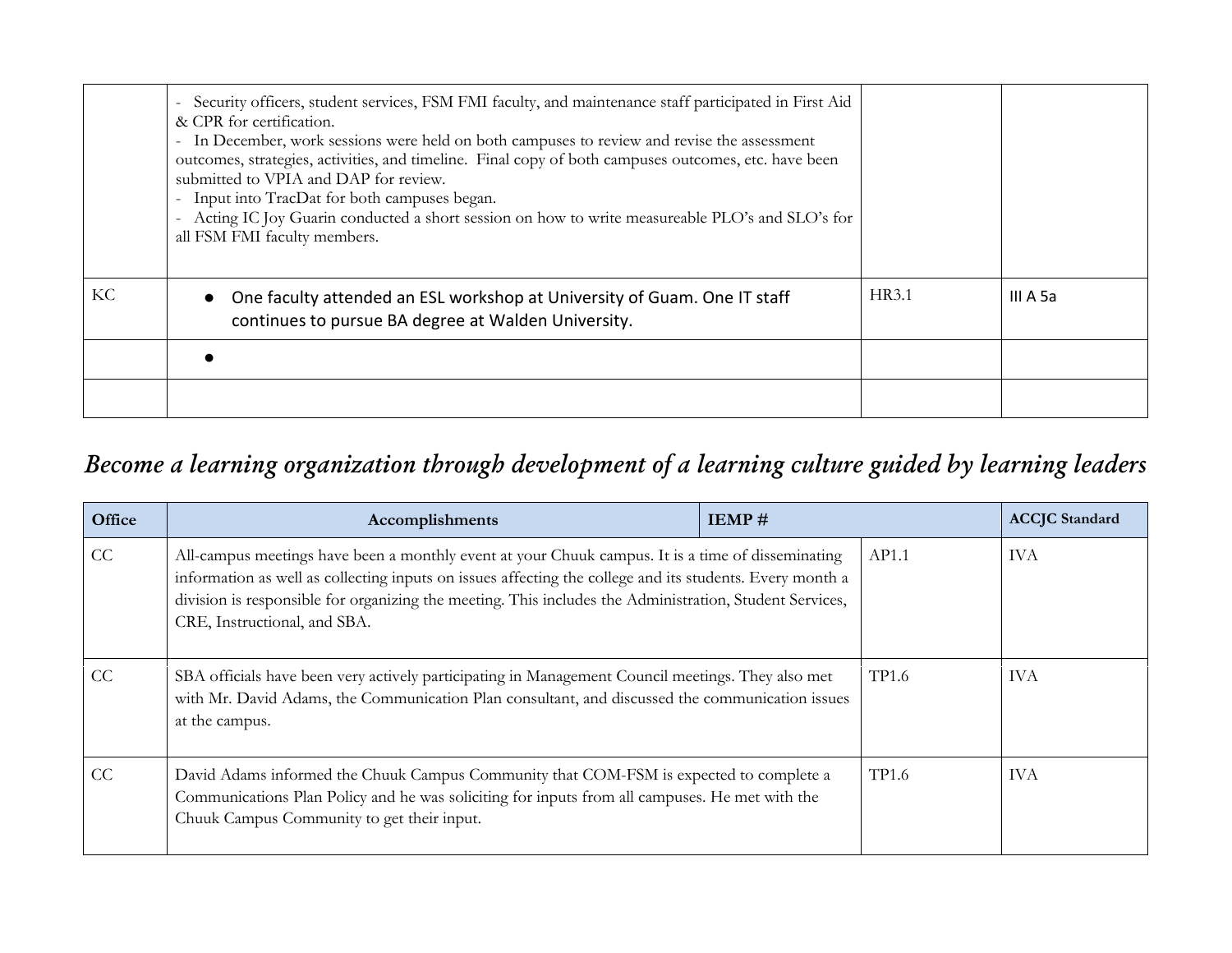| CC                        | The COM-FSM BOR and the President met with the Chuuk Campus Community and external<br>stakeholders on 12-02-13.                                                                                                                                                                                                                                                                                                                    | AP1.1                 | <b>IVB</b> |
|---------------------------|------------------------------------------------------------------------------------------------------------------------------------------------------------------------------------------------------------------------------------------------------------------------------------------------------------------------------------------------------------------------------------------------------------------------------------|-----------------------|------------|
| CC                        | Classroom observations of part time instructors were submitted at the end of semester to Human<br>Resources as required. In addition, Instructor Evaluations from Fall 2013 are still being tabulated and<br>averaged by IC secretary.                                                                                                                                                                                             | AP1.18, 3.1,<br>HR3.1 | IB & IVA   |
| PC                        | October Campus wide meeting was held on October 31 <sup>st</sup> followed with the Halloween Costume Competition.<br>Ice cream was served after the event. More than 80 faculty, staff, students attended. Following are the winners<br>for the contest:<br>1st Winner - Ugly Grandma Tyrel Henry<br>$\circ$<br>2 <sup>nd</sup> Winner - Island Girl Sheanette Donre<br>$\circ$<br>3rd Winner - Dutch Lady Kesia Dorres<br>$\circ$ | HR3                   | $\rm III$  |
| <b>FSM FMI</b><br>& YC    | Campus management team meetings held biweekly at each campus. SBA officers at Yap campus attend<br>these meetings. At FSM FMI, Captain or Chiefmate meet with Corp of Cadet officers weekly.<br>- All Campus Meetings held at each campus once a month.                                                                                                                                                                            |                       |            |
| <b>FSM FMI</b><br>$\&$ YC | - President Daisy and VPIA Mariana Ben-Dereas visited both campuses in late October and met with all<br>students, cadets, faculty members, and staff.                                                                                                                                                                                                                                                                              |                       |            |
| <b>YC</b>                 | - Yap Campus held its Grand Opening Ceremony for the newly constructed Student Center and Classroom<br>Block Bldg. on Oct. 24th. In attendance were Regent Mary Figir, President Daisy, VPIA Ben-Derease,<br>Governor S. Anefal, Senator C. Chieng, and other government and community leaders as well as students,<br>cadets, faculty, and staff of both campuses.                                                                |                       |            |
| KC                        | Assessment Coordinator conducted on-island workshops on assessment in<br>tracdat and online registration to appropriate staff and faculty respectively.                                                                                                                                                                                                                                                                            |                       |            |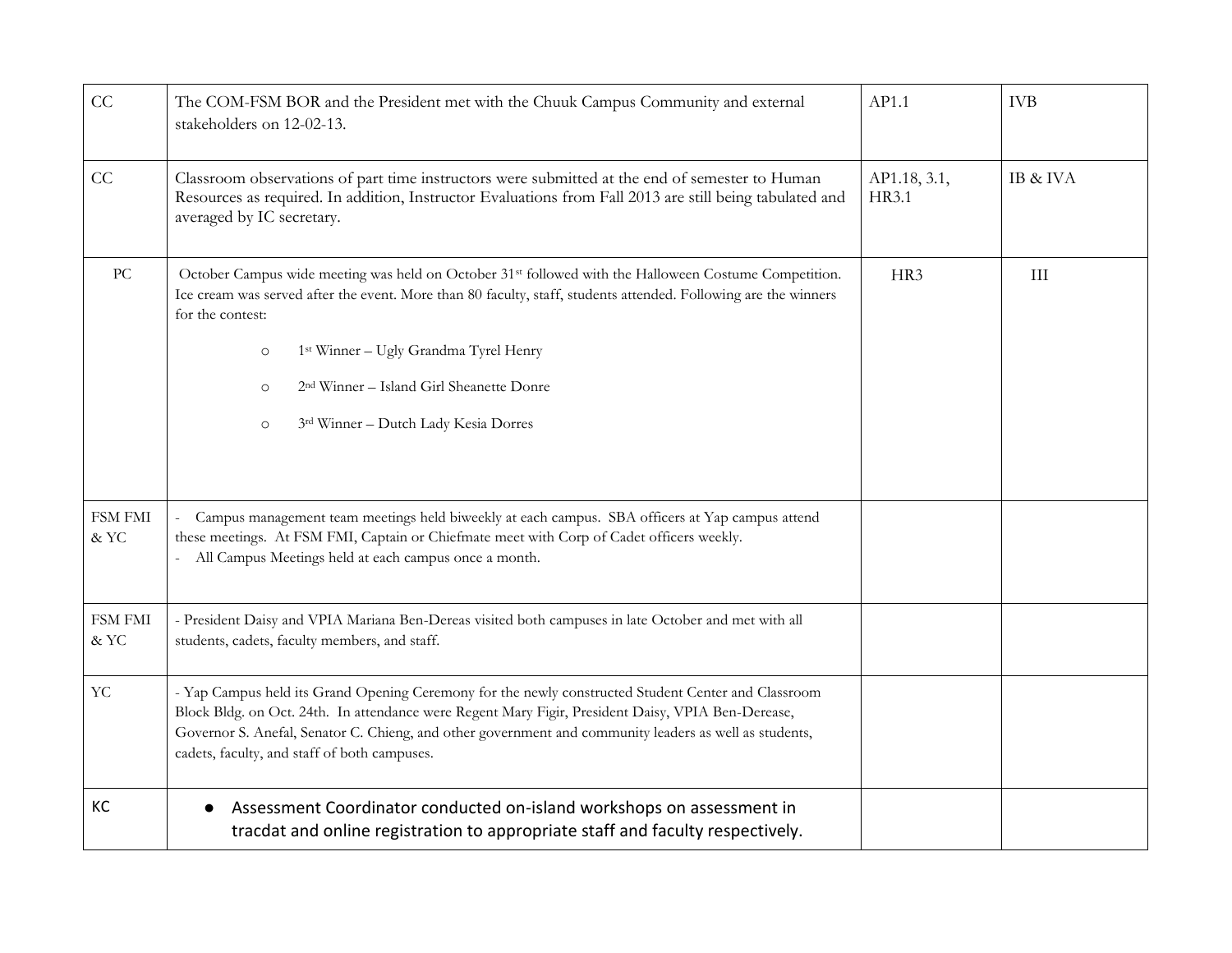| Comptroller and Campus Accountant at National Campus conducted asset<br>inventory and reporting procedures to appropriate staff, supervisors, and the<br>fiscal officer. |  |
|--------------------------------------------------------------------------------------------------------------------------------------------------------------------------|--|
|                                                                                                                                                                          |  |

### **Become a learning organization through development of a learning culture guided by learning leaders – Measures of success**

**Learning Organization Learning Centered Community Colleges**

#### **The Learning College is based on six key principles (O'Banion) :**

- The Learning College creates substantive change in individual learners.
- The Learning College engages learners as full partners in the learning process with learners assuming primary responsibility for their own choices.
- The Learning College creates and offers as many options for learning as possible.
- The Learning College assists learners to form and participate in collaborative learning activities.
- The Learning College defines the roles of learning facilitators by the needs of the learners.
- The Learning College and its learning facilitators succeed only when improved and expanded learning can be documented for learners.

### **Policies**

- ∙ One hundred (100%) percent of policies to be reviewed and updated by 2016.
- Percent of policies assessed as per policy assessment cycle (95%)

# *Evoke an image of quality*

| Office         | Accomplishments                                                                                                                                               | IEMP# | <b>ACCJC</b> Standard |
|----------------|---------------------------------------------------------------------------------------------------------------------------------------------------------------|-------|-----------------------|
| CC             | Staffs and faculty members evaluations are ongoing in order to assess their effectiveness, and to make<br>suggestions / steps for improvement.                | AP3.1 | IB                    |
| CC             | Instructors did pre-and-post testing in their classes as part of their CSLO assessment to measure<br>student learning, and to identify needs for improvement. | AP1.1 | IB                    |
| PC             | T and T programs developed ISLO, PSLO and CSLO for all respective programs in this division.                                                                  | AP1   | 1B                    |
| YC             | Assessment for Administrative units, Instructional, and Student Services were done during this quarter.                                                       |       |                       |
| <b>FSM FMI</b> | Assessment for all units have started.                                                                                                                        |       |                       |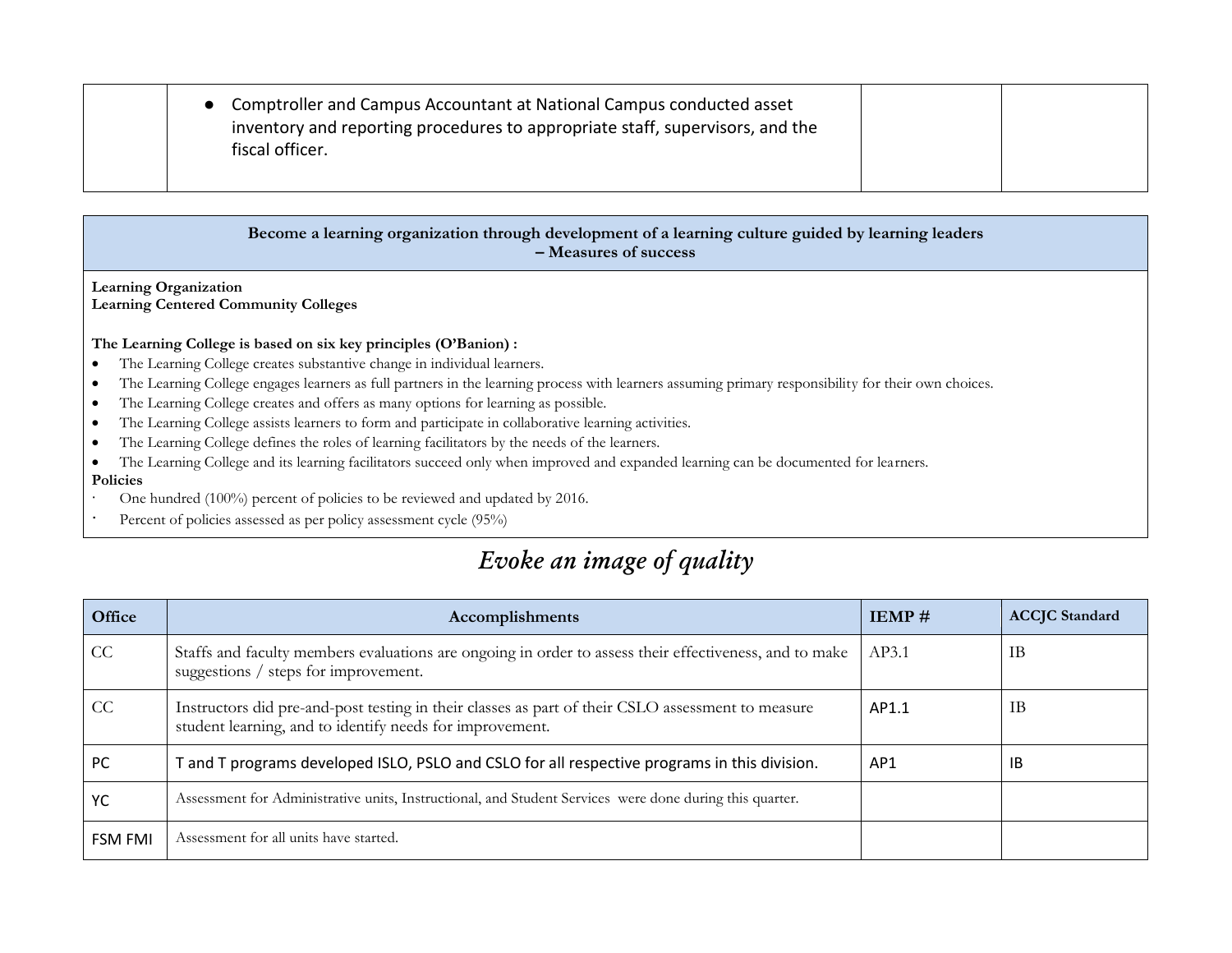| КC | Job performance evaluation were completed in the following departments:<br>admin/iega - 2; student services - 4; cre - 2.<br>During the reporting period three contract renewals were processed.<br>• Conducted classroom observations for seven full-time faculty and four adjunct<br>faculty.<br>• Administered FYE survey and uploaded data into Survey Monkey. |  |
|----|--------------------------------------------------------------------------------------------------------------------------------------------------------------------------------------------------------------------------------------------------------------------------------------------------------------------------------------------------------------------|--|
|    |                                                                                                                                                                                                                                                                                                                                                                    |  |

# **Evoke an image of quality – Measures of success**

#### **Internal**

- Recognition of excellence awards annually.
- Accreditation reaffirmation

#### **External**

Alumni and employer survey: Surveys revised based on strategic plan and to be administered in Spring 2014 to set baseline data.

# *Department Response to Self-Identified Issues: Planning Agendas*

| Office | <b>Planning Agenda Item</b>                                                                                                                                                                                                                                                                                                                                                                                                                                                                                                                                                                                                       | <b>ACCJC</b><br>Standard    | Work Completed &<br>Evidence                                                |
|--------|-----------------------------------------------------------------------------------------------------------------------------------------------------------------------------------------------------------------------------------------------------------------------------------------------------------------------------------------------------------------------------------------------------------------------------------------------------------------------------------------------------------------------------------------------------------------------------------------------------------------------------------|-----------------------------|-----------------------------------------------------------------------------|
| IA     | The college will improve its ability to demonstrate that all instructional programs meet the mission of the college<br>and needs of the students by:<br>Including surveys or questions of student engagement in the overall student satisfaction survey to help<br>identify appropriate instructional strategies.<br>Having the curriculum committee conduct semester review and evaluation of effective instructional<br>strategies and by a) providing an annual update of the IAP Handbook with appropriate instructional<br>strategies and b) providing training during the annual staff development day and in other venues. | IIA1a-c $(1 \text{ of } 1)$ | -- CCSSE (result of)<br>-- ask for CAC's<br>retreat notes<br>(May and June) |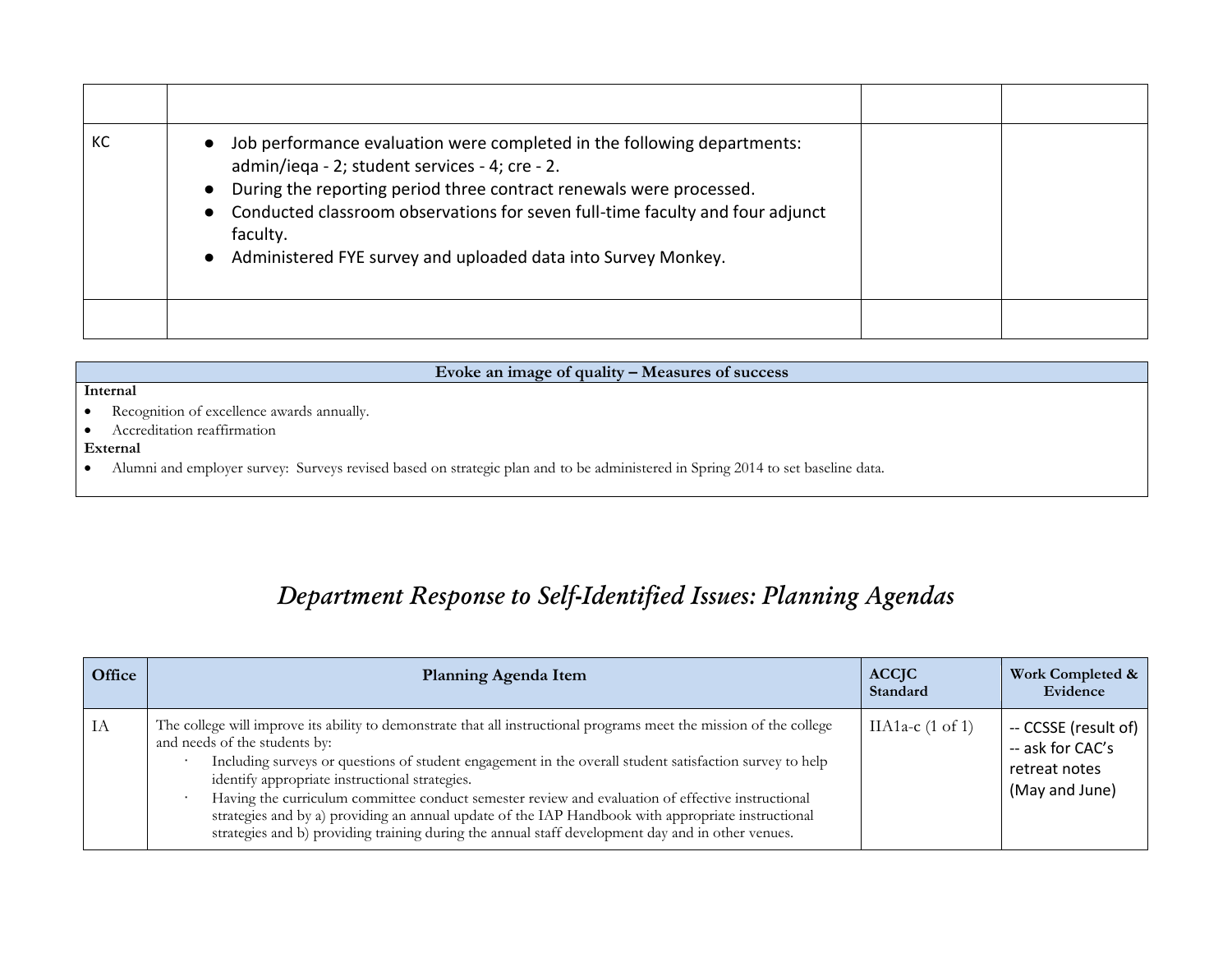|    | Evaluation of the program review and assessment recommendations by the Curriculum Committee to<br>ensure appropriate implementation for positive impact on student learning.                                                                                                                                                                                                                                                        |                             |                                                                                                                                                    |
|----|-------------------------------------------------------------------------------------------------------------------------------------------------------------------------------------------------------------------------------------------------------------------------------------------------------------------------------------------------------------------------------------------------------------------------------------|-----------------------------|----------------------------------------------------------------------------------------------------------------------------------------------------|
| IA | As per the Policy on Continuous Improvement Cycle, the policies and procedures for the design, approval,<br>administering, delivery, and evaluation of courses and programs will be evaluated.                                                                                                                                                                                                                                      | IIA2a $(1 \text{ of } 1)$   | -- CAC minutes<br>(make sure get<br>wiki links for these<br>specific minutes)                                                                      |
| IA | The college will improve its tracking of the current competency levels required of its graduates by:<br>Developing processes and procedures for the use of advisory committees and their evaluation.<br>Improving the dissemination of research findings and information from employer surveys.<br>Using other modes of obtaining information on current and future competency requirements.                                        | IIA2b(1 of 1)               |                                                                                                                                                    |
| IA | The college will develop a prioritized listing of programs and course outlines for review that includes the<br>sequencing of reviews and identification of responsible authors.                                                                                                                                                                                                                                                     | IIA2 $c(1 \text{ of } 1)$   | -- CAC May retreat<br>report and link for<br>first CAC meeting<br>in August /                                                                      |
| IA | The college will formalize its review, discussion, and dialogue on delivery modes and teaching methodologies<br>through formal discussion sessions each semester by the Curriculum Committee based on a compilation of<br>classroom observations and a review of program assessment reports, and by holding sessions on best practices in<br>instructional methods to be provided by each campus at the annual President's Retreat. | IIA2d (1 of 1)              | Classroom<br>observations are<br>regularly<br>conducted and<br>results forwarded<br>to DAP.<br>Assessment<br>reports are<br>regularly<br>complied. |
| IA | The college will look at mechanisms for automation of its course and program assessment, and program review<br>system. The college web site will provide access to institutional, program, and course level student learning<br>outcomes and assessment reports and program reviews.                                                                                                                                                | IIA2e- $f(1 \text{ of } 1)$ | TracDat<br>purchased.<br>Population of<br><b>TracDat beginning</b><br>Aug. 2013. Need<br>workshop notes                                            |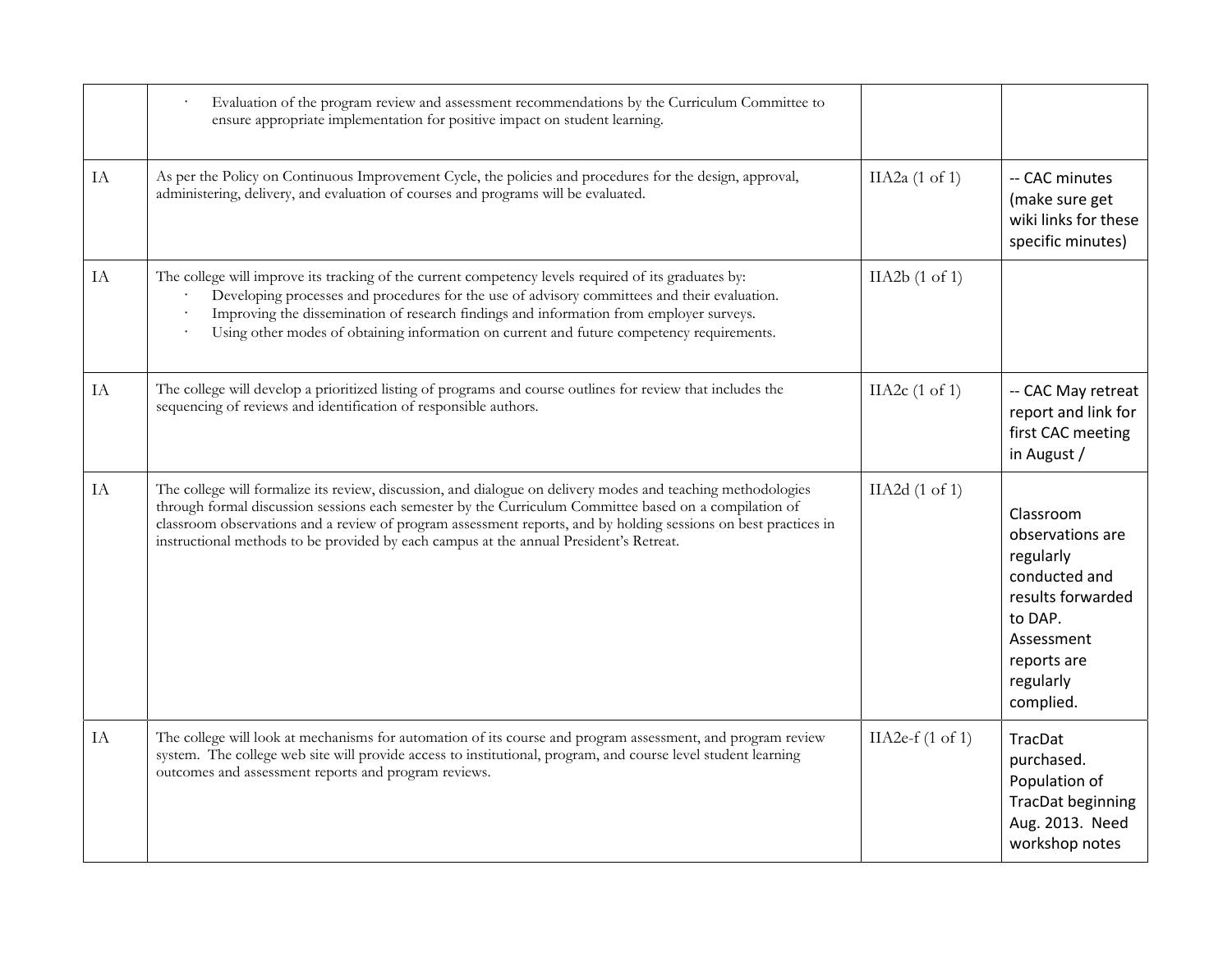|    |                                                                                                                                                                                                                                                                                                                                                                                                                                                                                                                  |                             | from Assessment<br>Coordinator.                                                                                                                                                                                                              |
|----|------------------------------------------------------------------------------------------------------------------------------------------------------------------------------------------------------------------------------------------------------------------------------------------------------------------------------------------------------------------------------------------------------------------------------------------------------------------------------------------------------------------|-----------------------------|----------------------------------------------------------------------------------------------------------------------------------------------------------------------------------------------------------------------------------------------|
| IA | As the college works at continually improving its assessment system, it is looking for ways to enhance its<br>understanding of student academic strengths and weaknesses related to student learning outcomes. A major part of<br>the planning agenda is to renegotiate existing articulation agreements and expand articulation agreements to<br>additional schools which [sic] are receiving our transfer students.                                                                                            | $IIA2g-I (1 of 1)$          |                                                                                                                                                                                                                                              |
| IA | At the current stage of development, the revised general education program is being implemented with an ongoing<br>assessment plan. The results of the assessment for courses and program [sic] will drive future improvements.                                                                                                                                                                                                                                                                                  | IIA3a-c $(1 \text{ of } 1)$ |                                                                                                                                                                                                                                              |
| IA | The college will continue to monitor the college's policy on degree programs and graduation requirements to<br>ensure that all new degree programs meet the requirements of this policy.                                                                                                                                                                                                                                                                                                                         | $IIA4$ (1 of 1)             |                                                                                                                                                                                                                                              |
| IA | The Division of Vocational Education will continue to work with the Vocational Training Coordinator under the<br>VPIA's office to seek funding assistance from OMIP to acquire needed professional development training<br>programs for its faculty members. This will help to ensure that the quality of training courses produce graduates<br>who are able to demonstrate technical and professional competencies that meet employment standards and are<br>prepared for external licensure and certification. | IIA5(1 of 4)                |                                                                                                                                                                                                                                              |
| IA | The Division of Vocational Education at Pohnpei Campus will continue its efforts to work with its advisory<br>council and other program stakeholders in reviewing program review recommendations to ensure<br>recommendations are meeting the needs of the workforce and stakeholders prior to forwarding all<br>recommendations to the Assessment Committee and the Curriculum Committee for review and recommendation<br>to the college board.                                                                 | IIA5 $(2$ of 4)             | Make sure all<br>documentation or<br>evidence of<br>meetings and<br>input from<br>stakeholder is<br>being recorded<br>and linked.<br>Notes from Dean's<br>meeting with<br><b>Education Director</b><br>regarding 3rd year<br>subchange (this |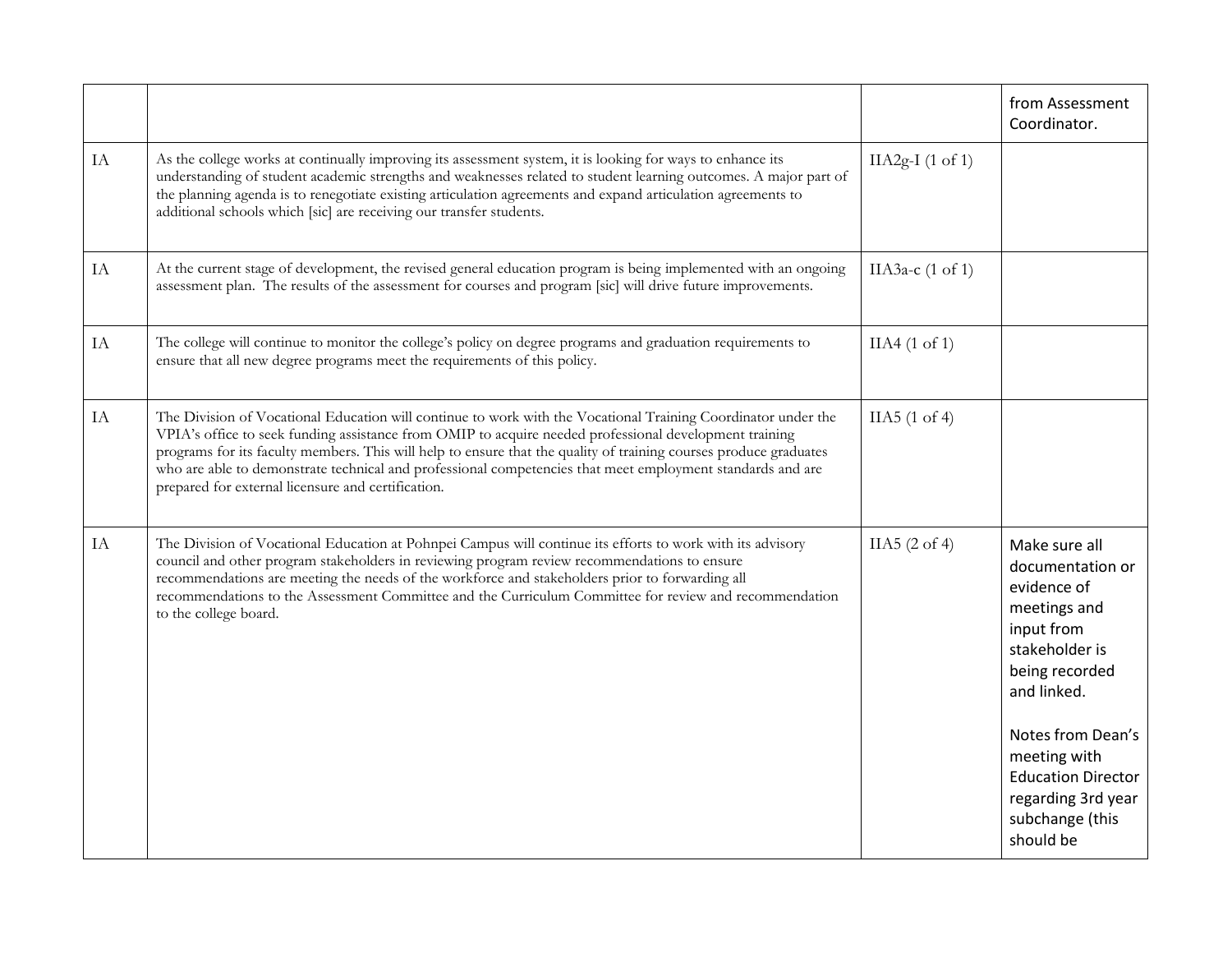|          |                                                                                                                                                                                                                                                                                                                                                                                                                                                                                                                               |                           | documented)                                                                                                         |
|----------|-------------------------------------------------------------------------------------------------------------------------------------------------------------------------------------------------------------------------------------------------------------------------------------------------------------------------------------------------------------------------------------------------------------------------------------------------------------------------------------------------------------------------------|---------------------------|---------------------------------------------------------------------------------------------------------------------|
| IA       | The division of vocational education will work with the Curriculum Committee to modify programs to increase<br>more on-the-job training components.                                                                                                                                                                                                                                                                                                                                                                           | IIA5 $(3$ of 4)           | under<br>development                                                                                                |
| IA       | Strengthen the implementation of FSM National technical skills testing/certification.<br>The Division will continue to work with the FSM National DOE or T3 to improve or strengthen the<br>Nation's technical/vocational skills testing and certification body.                                                                                                                                                                                                                                                              | IIA5(4 of 4)              |                                                                                                                     |
| $\rm IA$ | Secure funding for industry certification.                                                                                                                                                                                                                                                                                                                                                                                                                                                                                    | IIA5(1 of 3)              |                                                                                                                     |
| IA       | Modify programs/courses to increase on-the-job training (OJT).                                                                                                                                                                                                                                                                                                                                                                                                                                                                | IIA5(2 of 3)              | under<br>development                                                                                                |
| IA       | Strengthen the implementation of FSM National technical skills testing/certification.                                                                                                                                                                                                                                                                                                                                                                                                                                         | IIA5 $(3 \text{ of } 3)$  |                                                                                                                     |
| IA       | The college president in his FY 2011 performance budget established outcomes to renew, update and/or review<br>current articulation agreements at the college and develop at least one new articulation agreement each year for the<br>next three years.                                                                                                                                                                                                                                                                      | IIA6a $(1$ of 1)          |                                                                                                                     |
| $\rm IA$ | The college is currently conducting both a project to streamline programs and services at the college to meet<br>changing enrollment and economic conditions as well as developing an academic master plan. Which programs and<br>services to maintain eliminate or significantly change is considered in both activities. The college will adhere to the<br>processes and procedures established in its Curriculum Handbook for programs that will be eliminated or<br>significantly changed to minimize impact on students. | IIA6b(1 of 1)             | requested and<br>approved to put a<br>hold on recruiting<br>new students into<br>EET program<br>starting fall 2013. |
| IA       | The college is currently developing an academic master plan. Once the plan is completed, a review will be<br>conducted of all academic program missions, program goals, and student learning outcomes to ensure consistency<br>and integrity in its publications.                                                                                                                                                                                                                                                             | IIA6 $c(1 \text{ of } 1)$ |                                                                                                                     |
| $\rm IA$ | The college through its DAP and ICs, will continue to monitor the faculty evaluations for ratings on<br>"professionalism" to ensure that the college's code of ethics is being followed. Reviews of student rating of faculty<br>will also be monitored to ensure that the code of ethics is maintained.                                                                                                                                                                                                                      | IIA7a (1 of 1)            | on going and<br>reported every<br>semester                                                                          |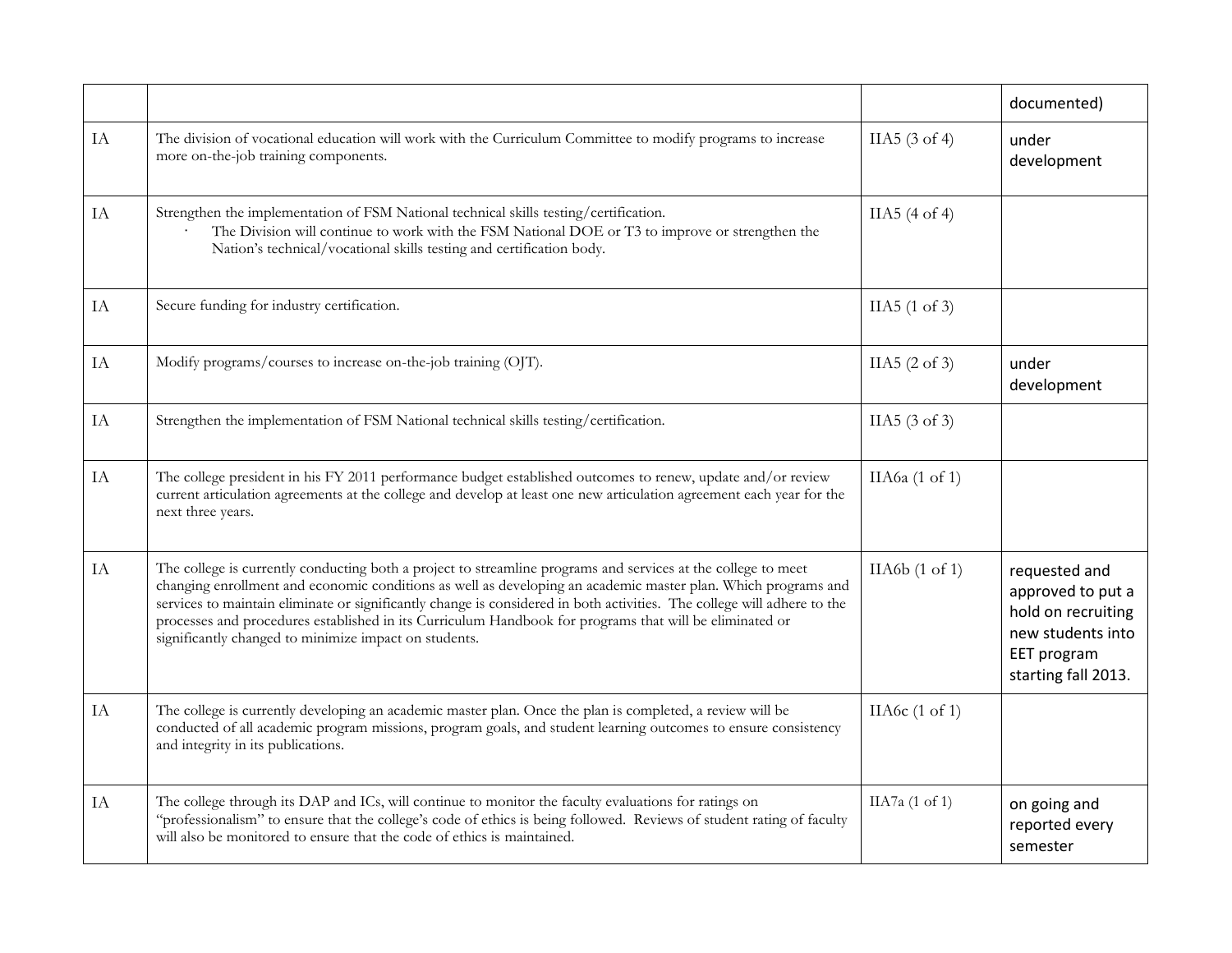| IA | The college will maintain its review of academic honesty requirements of students through first day of class review<br>of academic honesty in course syllabi and monitoring of disciplinary committee actions related to academic<br>honesty. A change in the levels of referrals and suspension by the disciplinary committee related to academic<br>honesty will result in development of an intervention plan.   | IIA7b(1 of 1)             | ongoing with<br>review of syllabi                                                                                                                                                                                                                             |
|----|---------------------------------------------------------------------------------------------------------------------------------------------------------------------------------------------------------------------------------------------------------------------------------------------------------------------------------------------------------------------------------------------------------------------|---------------------------|---------------------------------------------------------------------------------------------------------------------------------------------------------------------------------------------------------------------------------------------------------------|
| IA | Supplemental training will be provided to improve the quality and identification of SMARTer<br>outcomes/objectives/strategies and to aid in the identification of appropriate measures for improvement and<br>assessment plans and reports, with an emphasis on linkages to performance budget development.                                                                                                         | $IIB1$ (1 of 2)           |                                                                                                                                                                                                                                                               |
| IA | Training will be provided in the establishment of unique cohorts (tracking SSSP students, internal transfers from<br>state sites, impact of tutoring services, etc.) in the SIS to allow tracking of impact of student services programs and<br>services on student learning.                                                                                                                                       | IIB1 $(2 \text{ of } 2)$  |                                                                                                                                                                                                                                                               |
| IA | The college will undertake training in the SIS for all academic advisors to ensure familiarity with the program and<br>with the use of features that will allow them to provide appropriate guidance to students during their college career.                                                                                                                                                                       | IIB3c $(1 \text{ of } 2)$ | ongoing every<br>semester                                                                                                                                                                                                                                     |
| IA | Surveys will be conducted in spring 2010 for academic advisors and a random set of students on advising practices<br>and impact of the SIS, in order to improve academic advising of students.                                                                                                                                                                                                                      | IIB3c $(2 \text{ of } 2)$ |                                                                                                                                                                                                                                                               |
| IA | The college must develop and deliver language courses in, at least, the four major state languages. Students should<br>be encouraged to learn, at least, one FSM language in addition to their first language to promote the appreciation<br>and understanding of the different languages and cultures in the FSM and to provide a basis for understanding and<br>appreciating diversity on an international level. | IIB3d $(2 \text{ of } 2)$ | The college had<br>been unable to<br>document the<br>genesis or<br>ownership of this<br>item. Likely this<br>evolved around<br>delivering on the<br>"uniquely<br>Micronesian"<br>component of the<br>mission statement.<br>However, please be<br>sure this is |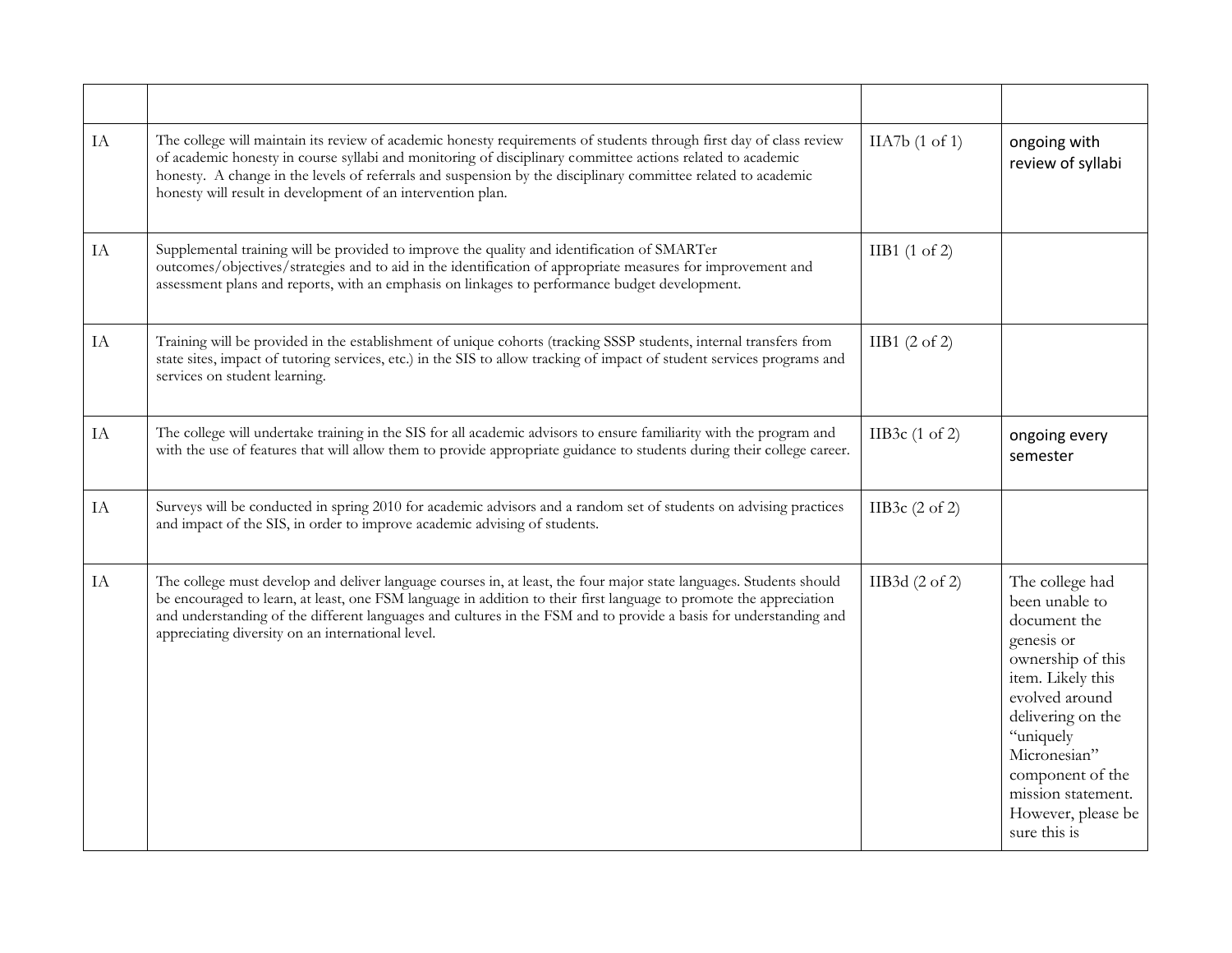|            |                                                                                                                                                                                                                                                                                                                                                                                                                                                                                                                                                                                                                                                                                                                                                                                                                                                                                                                                                                     |                         | addressed by IA<br>and CAC and the<br>results/recommen<br>dations/conclusion<br>s documented here.                                                                                                                                                                                                               |
|------------|---------------------------------------------------------------------------------------------------------------------------------------------------------------------------------------------------------------------------------------------------------------------------------------------------------------------------------------------------------------------------------------------------------------------------------------------------------------------------------------------------------------------------------------------------------------------------------------------------------------------------------------------------------------------------------------------------------------------------------------------------------------------------------------------------------------------------------------------------------------------------------------------------------------------------------------------------------------------|-------------------------|------------------------------------------------------------------------------------------------------------------------------------------------------------------------------------------------------------------------------------------------------------------------------------------------------------------|
| <b>LRC</b> | Critical elements for improvement of selecting and maintaining learning resources materials and equipment are:<br>Development and implementation of a formal purchase plan that includes proactive solicitation of<br>learning resources material and equipment and a replacement plan for existing materials and equipment<br>and a replacement plan for existing materials and equipment that meets students' learning needs. Special<br>attention will be placed on broader solicitation for items through the college's governance structure<br>standing committees.<br>Development and implementation of an improvement plan for increasing the availability of credentialed<br>librarians to provide training in and improvement of the selection of materials that support the college's<br>mission and enhances student learning.<br>Replace Follet software currently used at LRCs with software that improves reporting and record keeping<br>components. | $\text{IIC1a}$ (1 of 1) | - Two librarians<br>graduated in July<br>2013 with their<br>masters in library<br>science from the<br>University of North<br>Texas - Jayleen Kokis<br>of Chuuk campus<br>and Jenny Hainrick<br>of National campus.<br>MITC Coordinator is<br>currently enrolled in<br>an online bachelor's<br>program in library |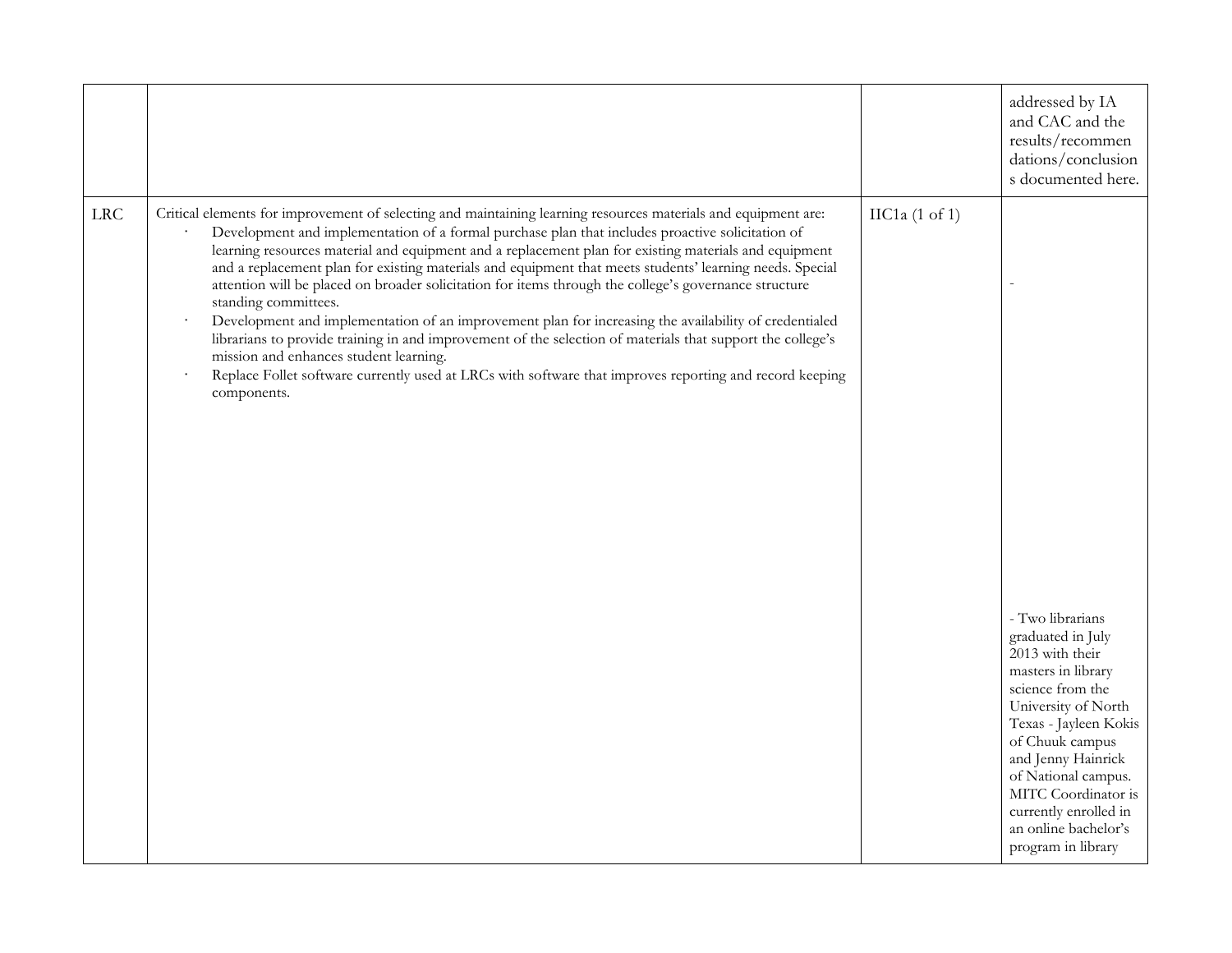|            |                                                                                                                                                                                                                                                                                                                                         |                         | science at the<br>University of Maine<br>in Augusta.<br>- An open source<br>program, KOHA, is<br>being piloted at the<br>campus libraries as a<br>possible replacement<br>for Follett. Met with<br>IT on October 6 for<br>upgrade of the<br>KOHA program for<br>further testing.                                                                                                                                   |
|------------|-----------------------------------------------------------------------------------------------------------------------------------------------------------------------------------------------------------------------------------------------------------------------------------------------------------------------------------------|-------------------------|--------------------------------------------------------------------------------------------------------------------------------------------------------------------------------------------------------------------------------------------------------------------------------------------------------------------------------------------------------------------------------------------------------------------|
| <b>LRC</b> | Develop a structured information literacy training program based on pre post testing of entering, current, and<br>existing student' competencies through web, local server based and print tutorial programs.                                                                                                                           | $\text{IIC1b}$ (1 of 1) | Four modules of<br>information literacy<br>were developed in<br>2011 and continue to<br>be updated with<br>feedback from users.<br>Additional modules<br>are being developed<br>to target majority of<br>students that cater to<br>their most basic<br>literacy needs to the<br>most advanced.<br>Tutorial programs<br>based on the<br>modules are being<br>developed to be<br>included on the<br>library website. |
| <b>LRC</b> | Expanding the digital collection of learning materials, including Trust Territory of the Pacific Islands (TTPI)<br>collections and additional Pacific collection materials, will assist the college in meeting its mission by providing<br>better access to previously unavailable materials related to history and culture of the FSM. | $\text{IIC1c}$ (1 of 1) | Select materials from<br>the Pacific collection<br>have been included<br>in the Pacific Digital                                                                                                                                                                                                                                                                                                                    |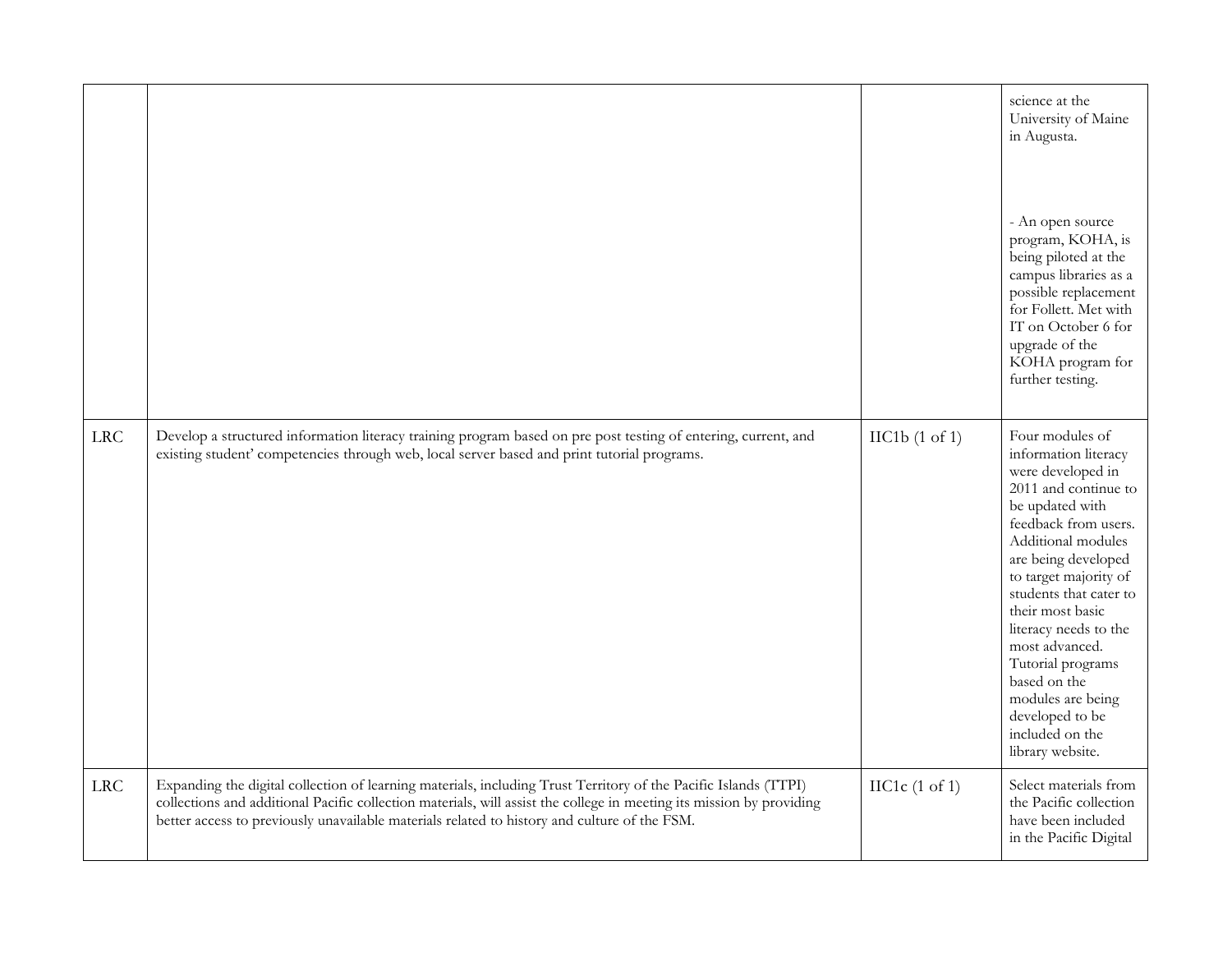|            |                                                                                                                                                                  |                         | Library project<br>available at<br>http://www.pacificdi<br>gitallibrary.org<br>which is maintained<br>by MITC<br>Coordinator who<br>serves as the<br>Technical Director<br>of the project.                                                                                                                                                                                                                                                                                        |
|------------|------------------------------------------------------------------------------------------------------------------------------------------------------------------|-------------------------|-----------------------------------------------------------------------------------------------------------------------------------------------------------------------------------------------------------------------------------------------------------------------------------------------------------------------------------------------------------------------------------------------------------------------------------------------------------------------------------|
| <b>LRC</b> | The college will acquire, install, and maintain security gates at LRC sites.                                                                                     | $\text{IIC1d}$ (1 of 1) | Security gate for the<br>National Campus<br>LRC is being worked<br>on for repairs and<br>maintenance. Once<br>that work is done, a<br>smaller security gate<br>which is already<br>available, will be set<br>up at the Pohnpei<br>Campus library for<br>their use. Yap<br>Campus library has a<br>functional security<br>gate. Communicated<br>with Maintenance<br>Division for their<br>assistance in<br>procuring similar<br>gates for Chuuk and<br>Kosrae Campus<br>libraries. |
| LRC        | The college will expand its interlibrary loan program with regional institutions with a focus on Pacific<br>Postsecondary Education Council (PPEC) institutions. | $\text{IIC1e}$ (1 of 1) | Interlibrary loan<br>MOUs have begun<br>with first University<br>of Guam Robert F.<br>Kennedy library.<br>Drafted and emailed<br>to UOG Acting<br>Director Monique<br>Storie and ILL                                                                                                                                                                                                                                                                                              |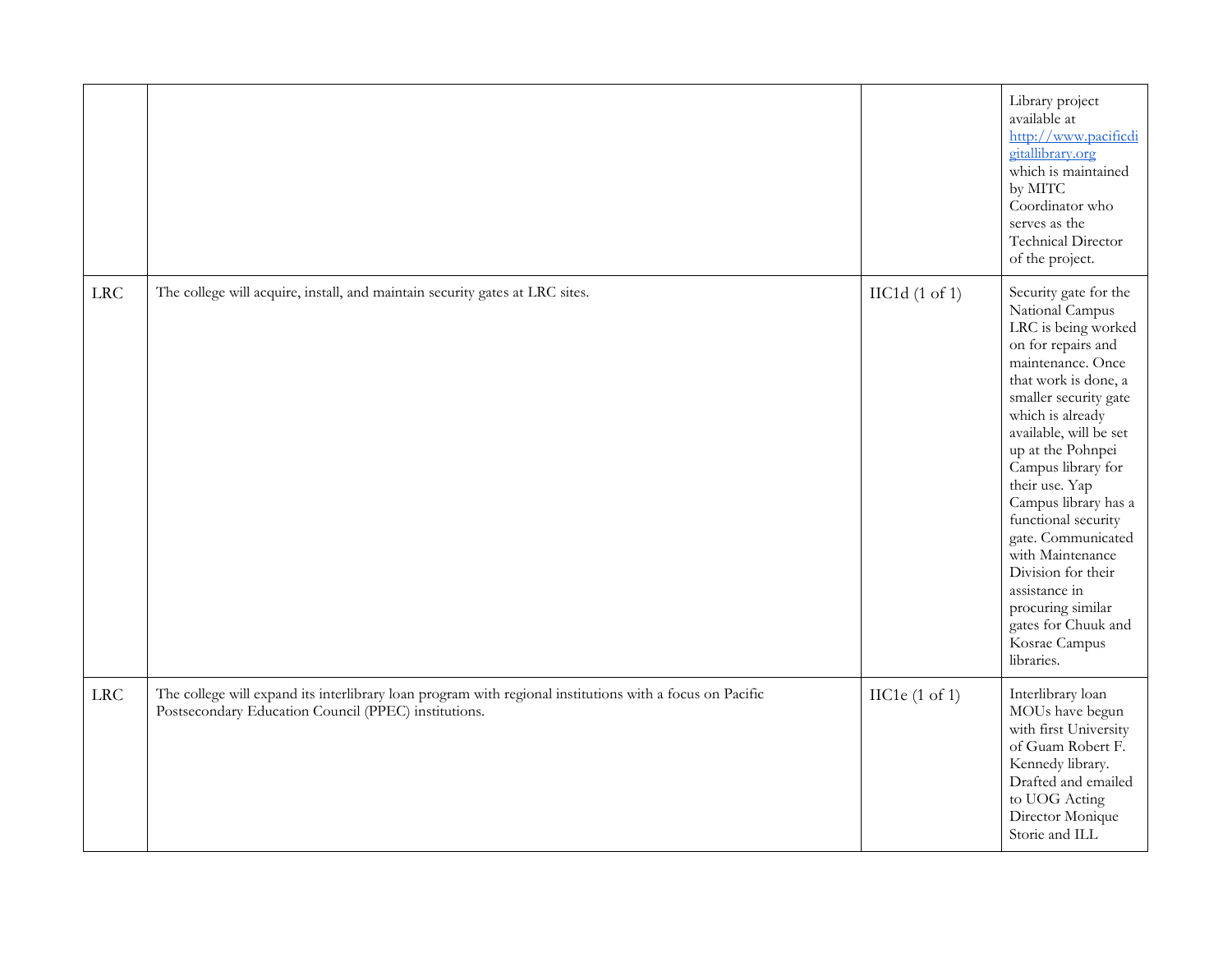|            |                                                                                                                                                                                                                                                                            |                        | officer Paul Drake.                                      |
|------------|----------------------------------------------------------------------------------------------------------------------------------------------------------------------------------------------------------------------------------------------------------------------------|------------------------|----------------------------------------------------------|
| <b>LRC</b> | To improve implementation of the program assessment at each LRC site:<br>Provide training to LRC's in program planning and assessment.<br>Provide either fact-to-face or electronic meetings to discuss improvement plans and implementation of<br>improvement activities. | $\text{IIC2}$ (1 of 1) | * Assessment is on-<br>going for all campus<br>libraries |
| <b>LRC</b> |                                                                                                                                                                                                                                                                            |                        |                                                          |
| <b>LRC</b> |                                                                                                                                                                                                                                                                            |                        |                                                          |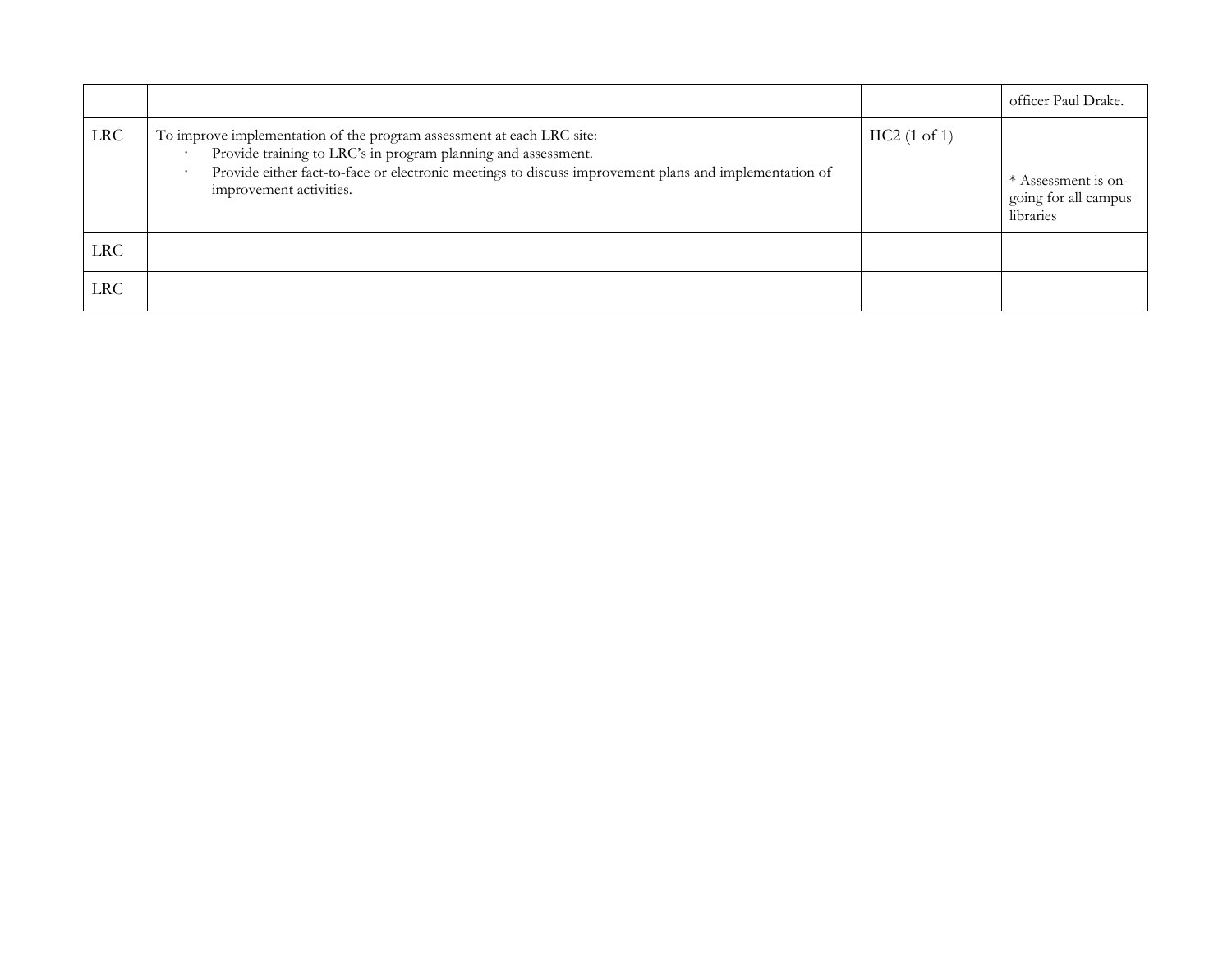# **Institutional Effectiveness Indicators Update<sup>2</sup>** *(dashboard approach)*

NOTE: IRPO will prepare recommendations on what should be reported each quarter, but generally this section is intended to be a quick overview of critical Institutional Effectiveness Indicators related to Students, Human Resources, Finances, Financial Aid, Facilities & Security, etc. **For example (what indicators to report on may vary from quarter to quarter)**:

Institutional Effectiveness Indicators

#### Students

- Enrollment by campus, gender, state of origin, student type, etc.
- Percent of students full time enrolled and earned 12 or more credits
- Average students credits enrolled, attempted and earned
- Percent of students in good academic standing
- Enrollment by genders, state of origin and campus
- Student/faculty ratios
- Student success rates in ACE and General Education Programs
- Student success rates by campus and degree type
- Resident Halls fill ratio
- Average class size
- Tutor and counseling contacts
- LRC usage rates
- Etc.

 $\overline{a}$ 

## Financial Aid

- Percent of students receiving financial aid
- Percent of students on financial aid suspension
- Percent of students receiving scholarships
- Average financial aid received

<sup>2</sup> Additional detail may be found on the college website:<http://www.comfsm.fm/> and IRP[O http://www.comfsm.fm/?q=irpo.](http://www.comfsm.fm/?q=irpo) For questions contact[: rschplanning@comfsm.fm.](mailto:rschplanning@comfsm.fm)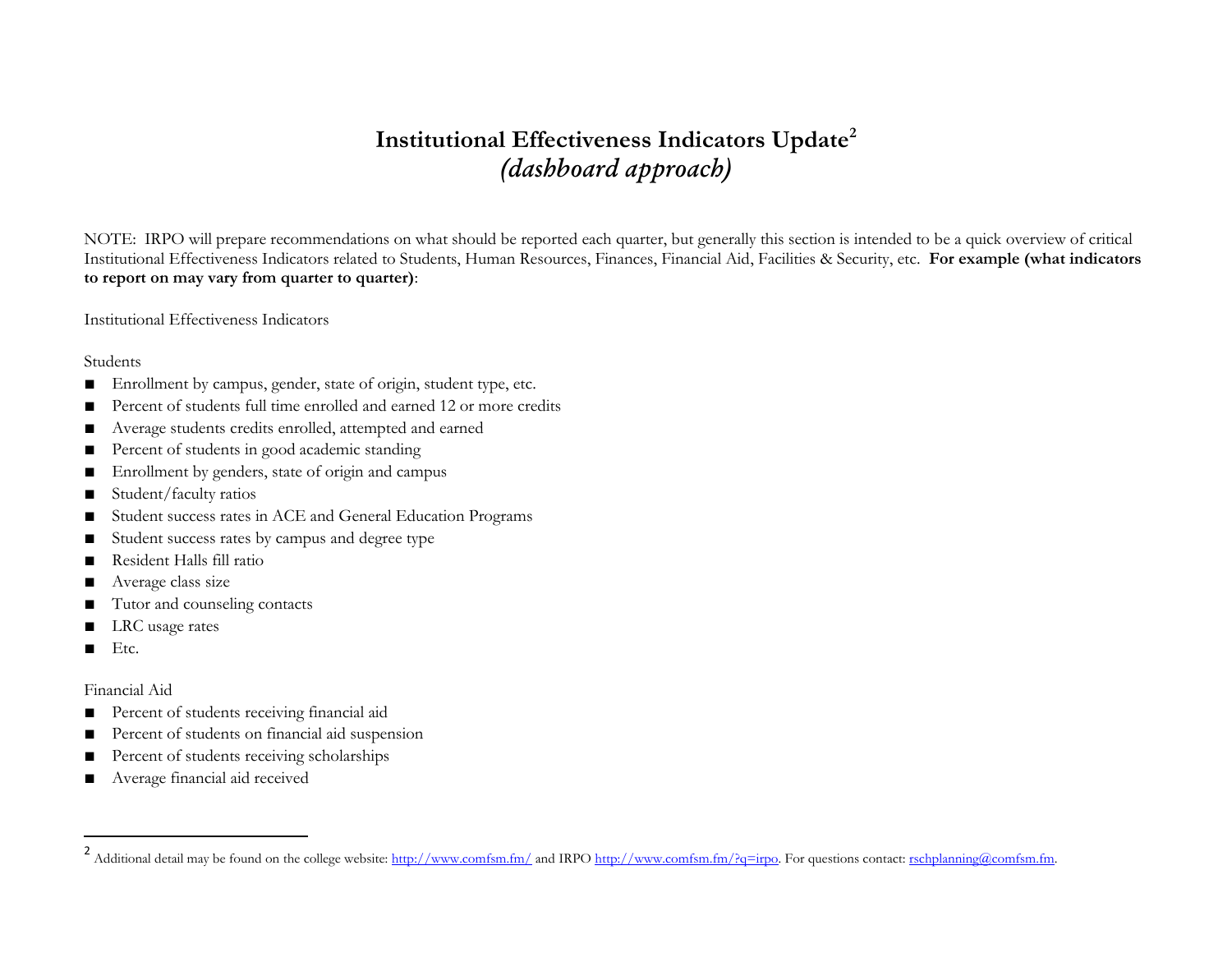## Financial

- Expenditures by funding sources (ESG, SEG, etc.)
- Expenditures against strategic direction
- Expenditures against cost category

### Human Resources

- Retention rates for faculty and staff
- Faculty/staff by state of origin
- Percent of filled positions
- Instructional faculty work load
- Student/student services staff ratio

## Facilities & Security

- Tracking of Total Cost of Ownership against targets
- Summary of security incidents

Assessment

■ Percent of program reviews completed

## **LRC Usage Rates (October-December 2013)**

| <b>Chuuk Campus LRC</b>  |              |            |          |                 |                 |                    |
|--------------------------|--------------|------------|----------|-----------------|-----------------|--------------------|
|                          | Patron Usage | Circulated | Visitors | Computer<br>Use | Comp.<br>Assist | <b>Ref</b> Queries |
| October                  | 5695         | 338        | 38       | 134             | 10              | 12                 |
| November                 | 6541         | 322        | $\theta$ | 349             | 11              | 12                 |
| December                 | 2918         | 127        | 6        | 263             | 14              | 16                 |
| <b>TOTAL</b>             | 15154        | 787        | 44       | 746             | 35              | 40                 |
|                          |              |            |          |                 |                 |                    |
| <b>Kosrae Campus LRC</b> |              |            |          |                 |                 |                    |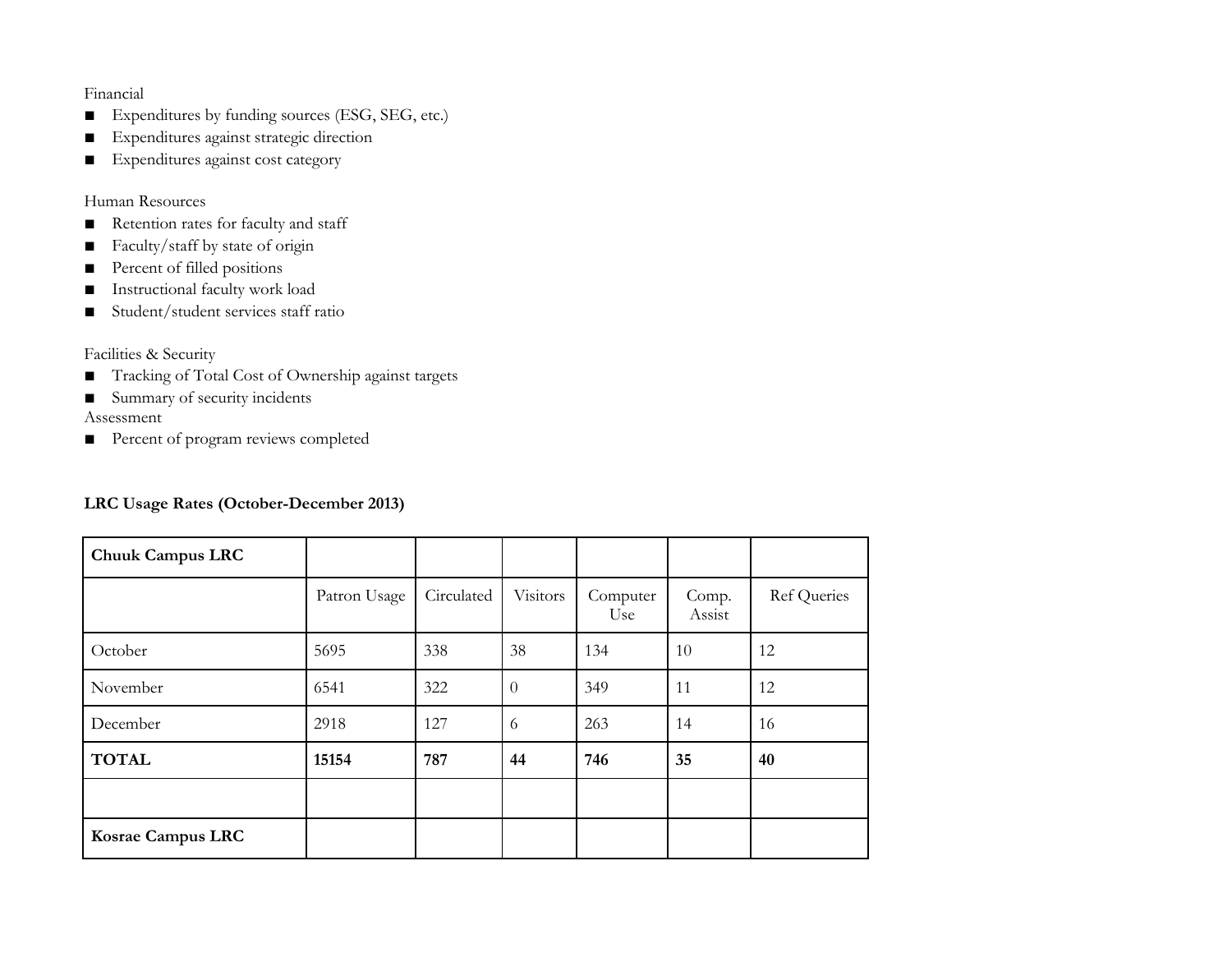|                    | Patron Usage | Circulated | Visitors         | Computer<br>Use | Comp.<br>Assist | <b>Ref Queries</b> |
|--------------------|--------------|------------|------------------|-----------------|-----------------|--------------------|
| October            | 2163         | 173        | $\overline{0}$   | 1005            | 19              | 31                 |
| November           | 1948         | 85         | $\overline{0}$   | 930             | 5               | 24                 |
| December           | 1019         | 38         | $\boldsymbol{0}$ | 510             | 9               | 17                 |
| <b>TOTAL</b>       | 5130         | 296        | $\bf{0}$         | 2445            | 33              | 72                 |
|                    |              |            |                  |                 |                 |                    |
| Pohnpei Campus LRC |              |            |                  |                 |                 |                    |
|                    | Patron Usage | Circulated | Visitors         | Computer<br>Use | Comp.<br>Assist | Ref Queries        |
| October            | 4858         | 238        | $\overline{3}$   | 849             | 30              | $\overline{2}$     |
| November           | 3268         | 228        | 12               | 596             | 86              | 5                  |
| December           | 1930         | 170        | 11               | 402             | 50              | $\overline{0}$     |
| <b>TOTAL</b>       | 10056        | 636        | 26               | 1847            | 166             | $\overline{7}$     |
|                    |              |            |                  |                 |                 |                    |
| Yap Campus LRC     |              |            |                  |                 |                 |                    |
|                    | Patron Usage | Circulated | Visitors         | Computer<br>Use | Comp.<br>Assist | <b>Ref Queries</b> |
| October            | 2566         | 1187       | 27               | 1197            | 46              | 31                 |
| November           | 1984         | 748        | 27               | 815             | 13              | 25                 |
| December           | 671          | 236        | 18               | 314             | $\overline{4}$  | $8\,$              |
| <b>TOTAL</b>       | 5221         | 2171       | 72               | 2326            | 63              | 64                 |